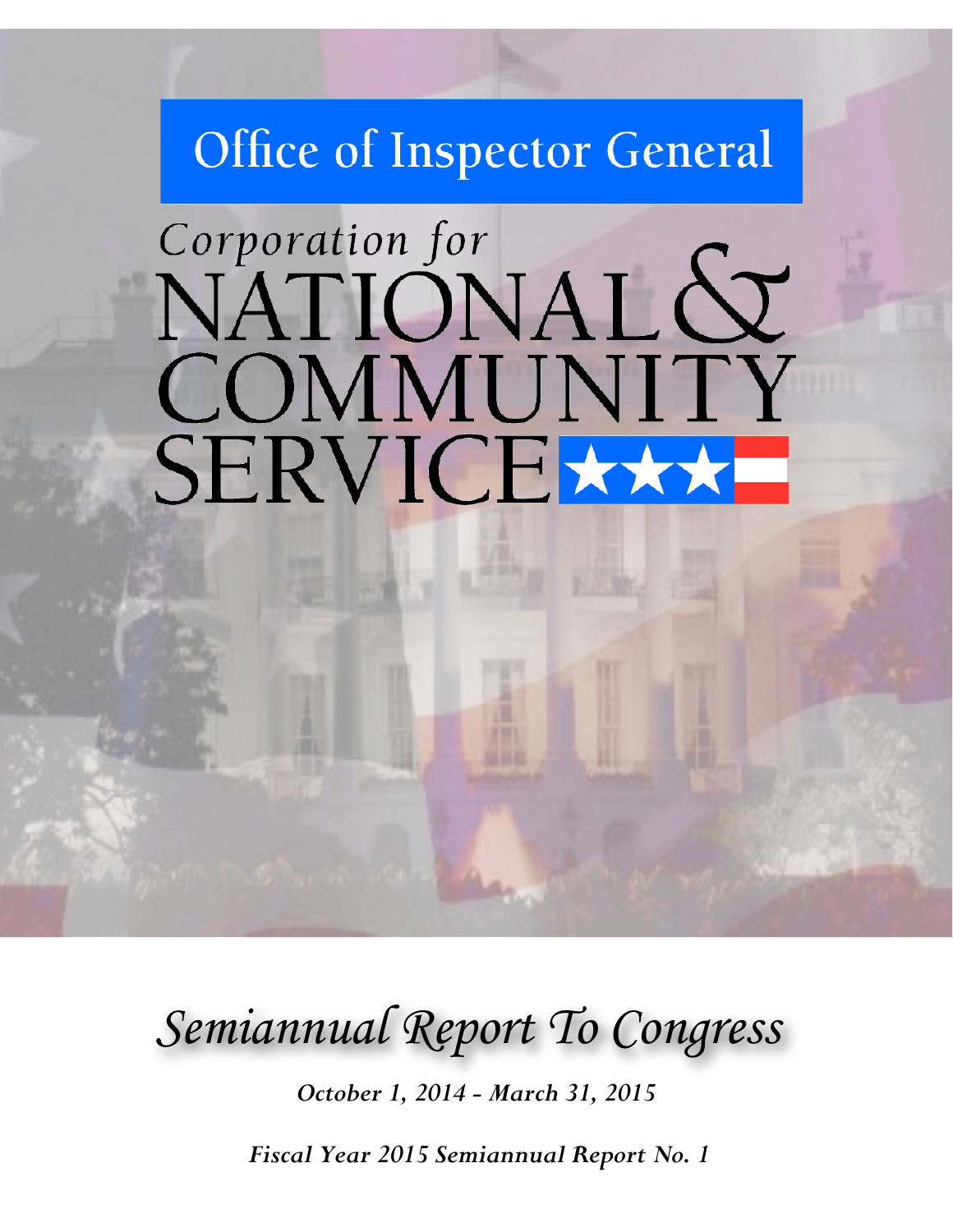## *Table of Contents*

|      | FINANCIAL STATEMENT AUDIT FINDS SIGNIFICANT DEFICIENCIES IN CORPORATION'S INTERNAL CONTROLS  7 |
|------|------------------------------------------------------------------------------------------------|
|      | INDEPENDENT EVALUATION FINDS INFORMATION SECURITY WEAKNESSES - FEDERAL INFORMATION SECURITY    |
|      |                                                                                                |
|      |                                                                                                |
|      |                                                                                                |
|      |                                                                                                |
|      |                                                                                                |
|      |                                                                                                |
|      |                                                                                                |
|      |                                                                                                |
| I.   |                                                                                                |
| ΙΙ.  |                                                                                                |
| III. |                                                                                                |
| IV.  | REPORTS DESCRIBED IN PRIOR SEMIANNUAL REPORTS WITHOUT FINAL ACTION  33                         |
| V.   |                                                                                                |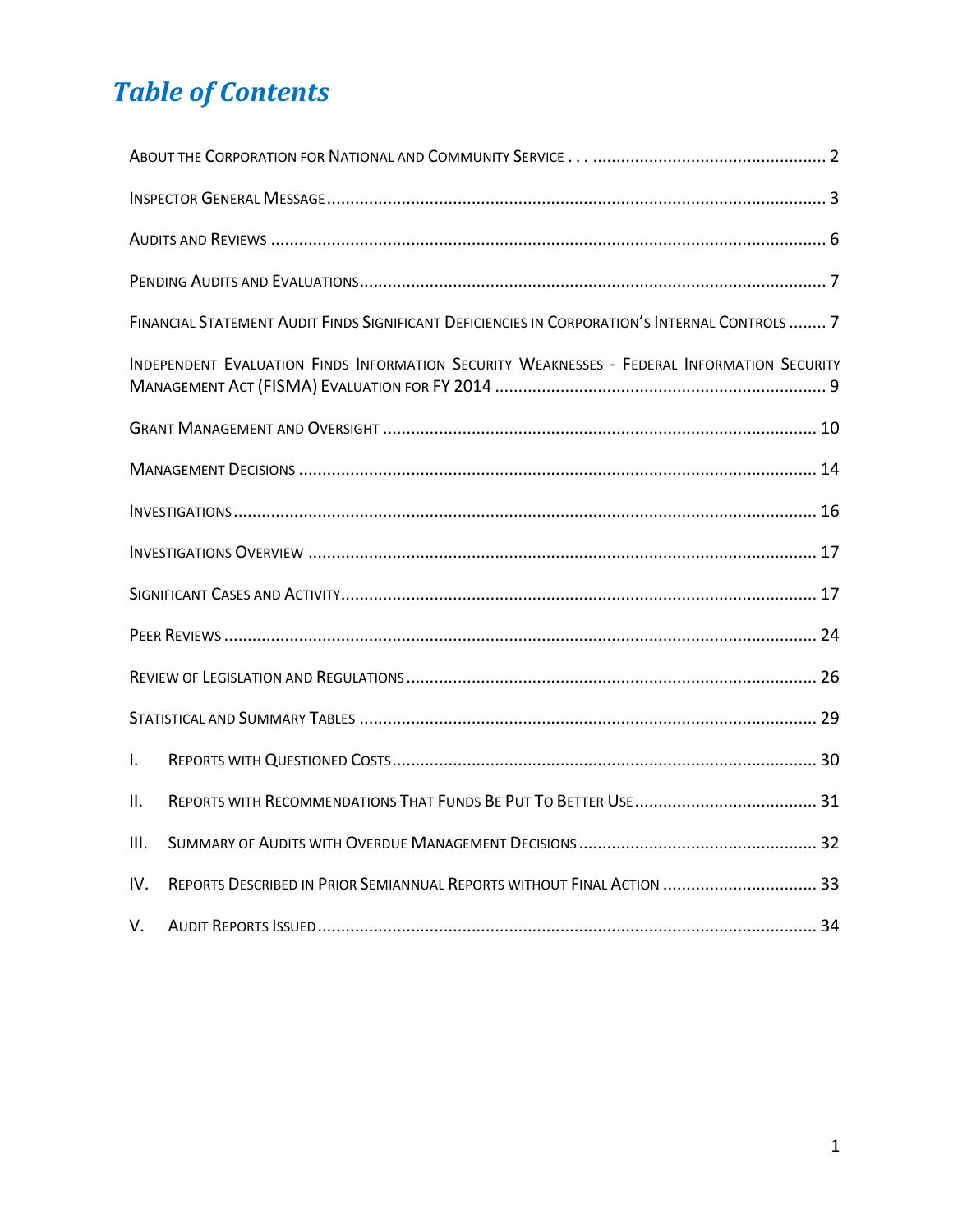## <span id="page-2-0"></span>*About the Corporation for National and Community Service*

Established in 1993, the Corporation for National and Community Service (CNCS or the Corporation) engages more than five million Americans in service through its core programs -- Senior Corps, AmeriCorps, and the Social Innovation Fund. As the nation's largest grant maker for service and volunteering, CNCS plays a critical role in strengthening America's nonprofit sector and addressing our nation's challenges through service.

## *and the Office of Inspector General*

Established along with the Corporation, Office of Inspector General (OIG or the Office) promotes economy, efficiency and effectiveness in CNCS's programs and activities. OIG prevents and detects waste, fraud, and abuse within the Corporation or at the entities that receive and distribute Corporation grant funds. OIG is an independent organization, led by a Presidential appointee, which operates independently of the Corporation and submits its reports and recommendations to the Corporation's Chief Executive Officer and to the Congress.

Pursuant to the Inspector General Act of 1978, as amended, this Semiannual Report summarizes OIG's work for the first six months of FY 2015. It is being furnished to the Corporation's Chief Executive Officer.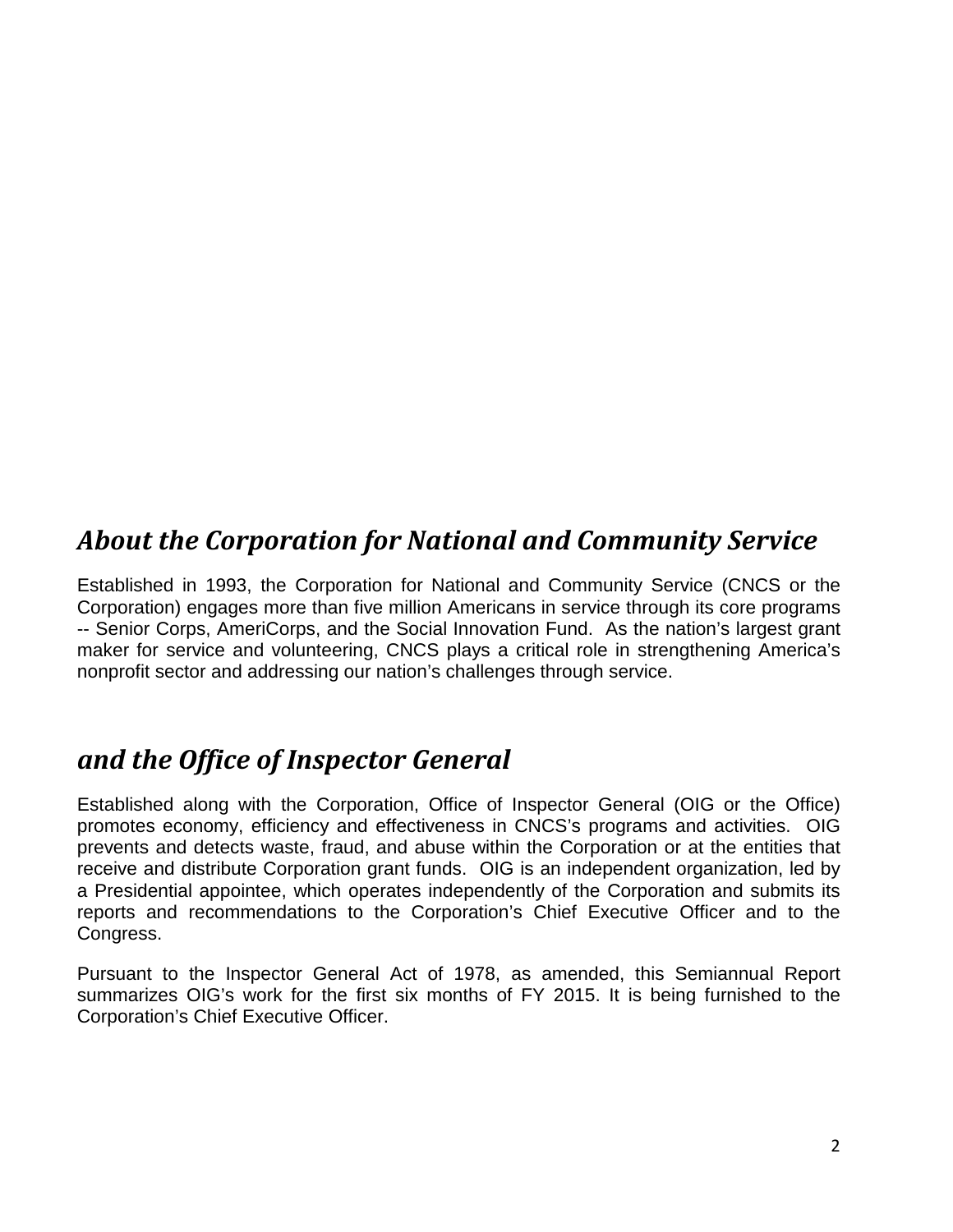

**Deborah J. Jeffrey Inspector General**

## <span id="page-3-0"></span>*Inspector General Message*

On behalf of the Office of Inspector General of the Corporation for National and Community Service, I am pleased to submit this Semiannual Report detailing the contributions of this office for the six months ended March 31, 2015. This period has been marked by notable accomplishments and promising developments on longstanding matters of disagreement with the Corporation, but also by confirmation of fundamental weaknesses in the Corporation's internal controls. I begin with the good news.

In December 2014, OIG's Investigations Section obtained for the taxpayers the largest false claims recovery from a grantee ever in the history of CNCS. Maricopa County Community College District agreed to pay \$4.08 million to settle litigation under the False Claims Act.

Following a hotline tip, investigators determined that a community college in Phoenix, AZ, was defrauding the AmeriCorps Program; the college allowed approximately 1000 pre-professional students to receive AmeriCorps credit for performing clinical services that were independently required by their academic programs. The community thus received no additional benefit from the expenditure of AmeriCorps funds. Faced with the irrefutable evidence assembled by our investigators, the community college district settled the case for an unprecedented sum in damages and penalties. The Civil Division of the Department of Justice was instrumental in bringing the case to this favorable conclusion, and we appreciate their support.

In prior Semiannual Reports and briefings, OIG noted that the Corporation has not consistently enforced the requirement that grantees conduct timely and complete background checks to ensure that their staff and volunteers do not have a history of sex offenses and murders. In its most recent Agency Financial Report, the Corporation estimated that inadequate or untimely criminal history checks in three of its programs accounted for more than \$26 million in questionable/potentially improper payments in FY 2014 alone. Even during this period, the Corporation treated certain noncompliance permissively.

The Corporation has committed to more rigorous enforcement, to ensure that CNCS programs do not expose the public to individuals with unknown criminal histories. Following a self-assessment of compliance across all programs, CNCS has recently adopted a policy promising to hold grantees accountable, including financially, for noncompliance: "Absent extraordinary circumstances, enforcement actions in cases of noncompliance shall include, at a minimum, cost disallowance."

Chief Executive Officer Wendy Spencer has told grantees in person and in writing that she expects them to conduct and document the required background checks "on time, every time," and that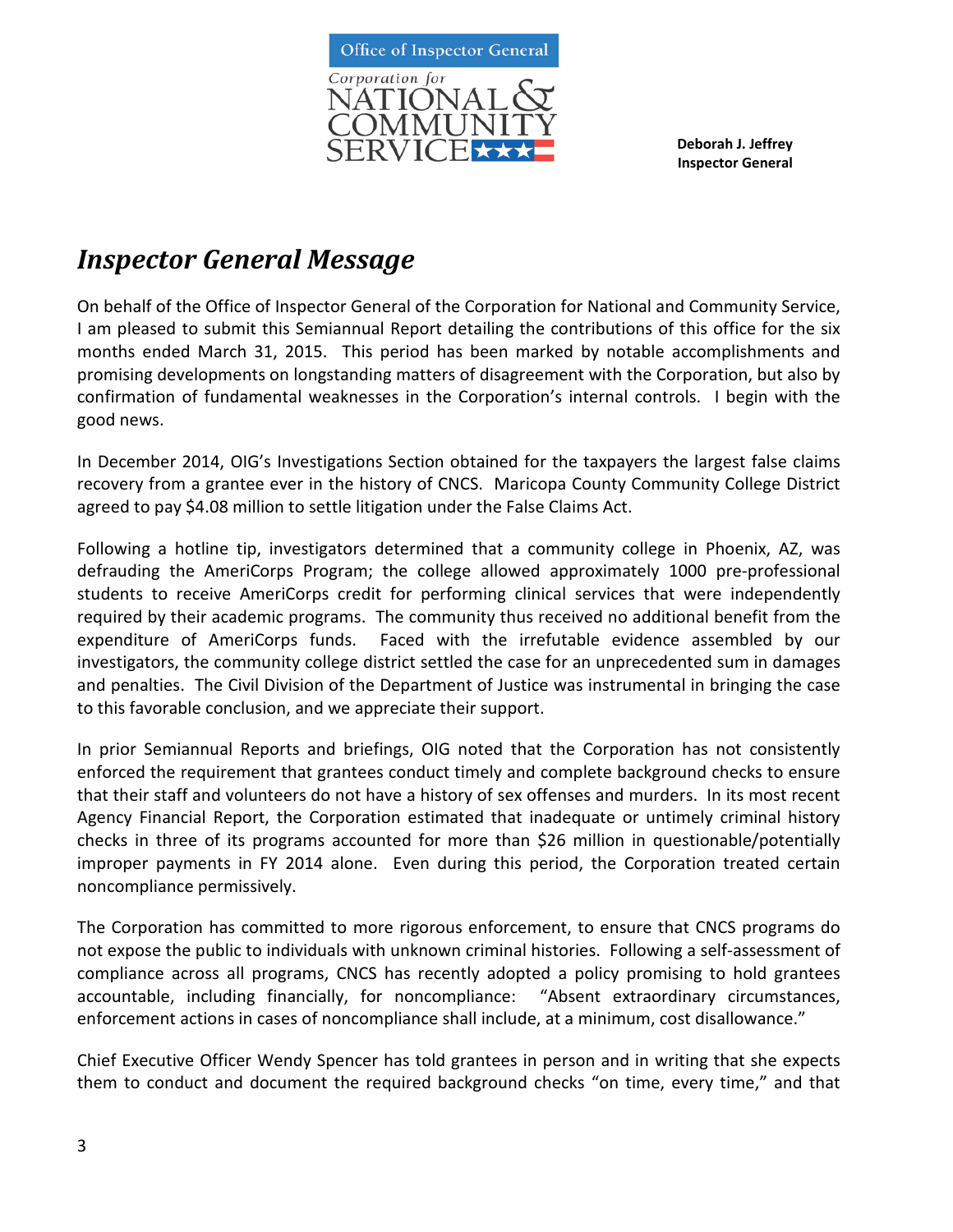grantees that fail to do so should expect to lose out on money for the affected staff and participants. We applaud these measures as a necessary ingredient, along with regular training and other compliance assistance offered by the Corporation, to make safety a priority.

Of course, the effectiveness of this policy depends on how it is implemented, and specifically what "extraordinary circumstances" will justify waiving disallowance of costs. That all-important exception has yet to be defined. If construed broadly, it could swallow the rule, breed complacency and actually weaken compliance. Corporation management has engaged OIG in discussions about this critical topic. We believe that the extraordinary circumstances should be narrowly defined, focusing on matters outside the grantee's control or which the grantee could not have prevented or detected with a high level of diligence and strong management oversight. That approach would reinforce the message that criminal history checking is a matter of the highest priority, for which grantees will be held to a high standard of accountability. OIG shares Congressional concern about this issue and will monitor it closely.

We describe in the attached report several other areas in which OIG and Corporation management are working together constructively to strengthen accountability. Agency leadership has been receptive and helpful in working through a number of issues, including a new policy on reporting fraud and other misconduct to the OIG and describing employees' obligations to cooperate with OIG inquiries. We are about to undertake joint outreach to CNCS staff, which we hope will encourage active cooperation and assistance.

On a more sobering note, the independent financial statement audit confirmed OIG's warnings about the weakness of the Corporation's internal controls, which deteriorated in FY 2014. Although the Corporation received an unmodified (clean) opinion on the fair presentation of its financial statements, the independent auditors found two "significant deficiencies," one relating to the overall design, assessment and effectiveness of the internal controls over program operations and financial reporting, and the other in the area of information security. Both represent worsening of conditions noted by the auditors in prior years, and which they, and OIG, urged the Corporation to improve. We reiterate our concern that the Corporation does not have a comprehensive, timely and effective internal control assessment and monitoring program that includes effective governance, personnel with the necessary training and skills, and management supervision and follow-up. The lack of effective internal controls leaves the Corporation's programs and activities unnecessarily vulnerable to fraud and exposed to excessive risk, including across-the-board weaknesses in information security.

The Corporation has committed to strengthen the Oversight and Accountability function and has introduced new leadership. Management has also declared its intention to move towards an enterprise risk management approach and has taken preliminary steps in that direction. This is a major challenge for the Corporation and will require a sustained, well-resourced effort, with continuing involvement of the Corporation's leadership.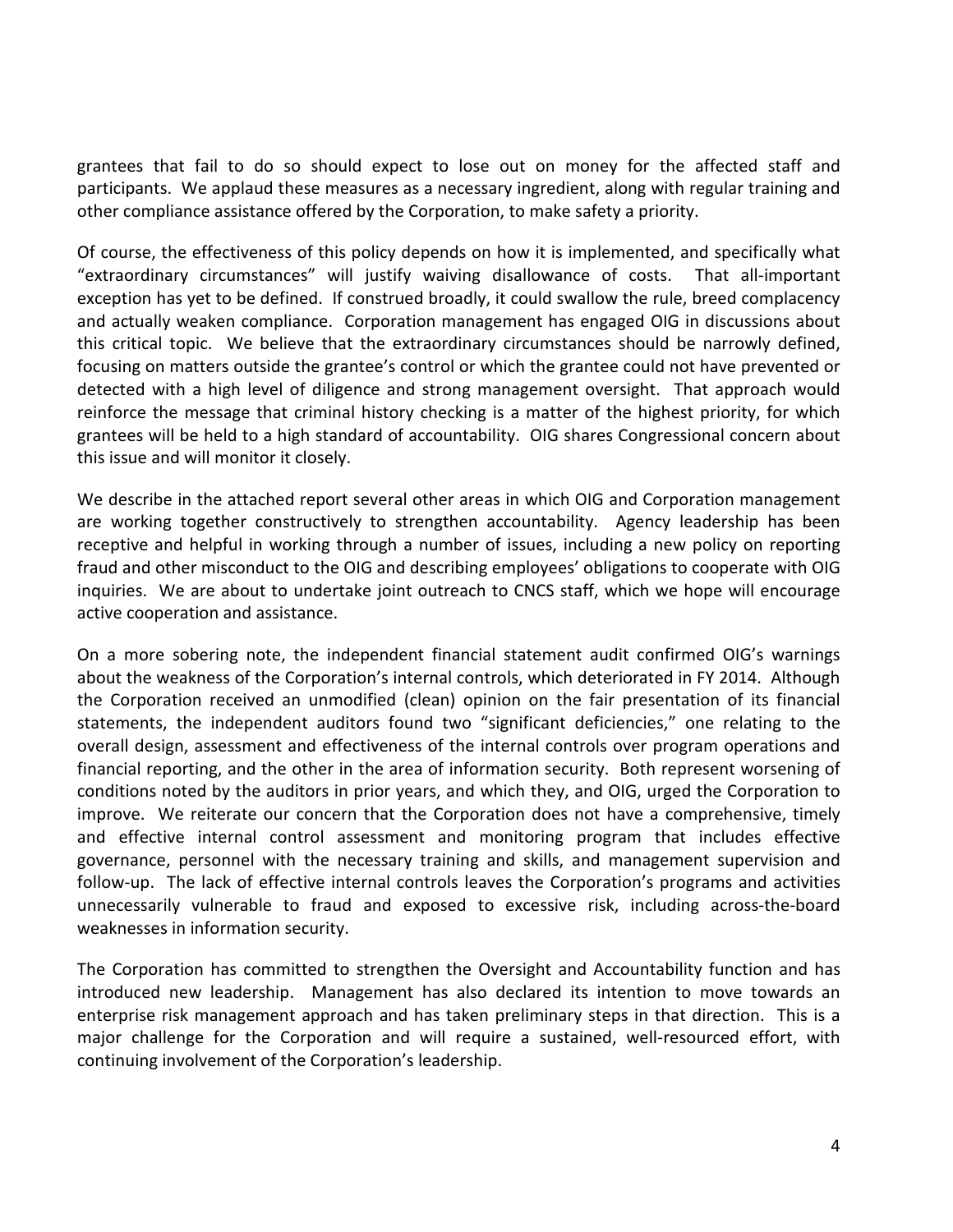Much remains to be done to improve accountability at the Corporation and its programs. My staff and I are committed to that vital objective. We appreciate the continuing support of the Congress and look forward to further constructive engagement with CNCS management.

Sincerely,

Detoich & Jeffry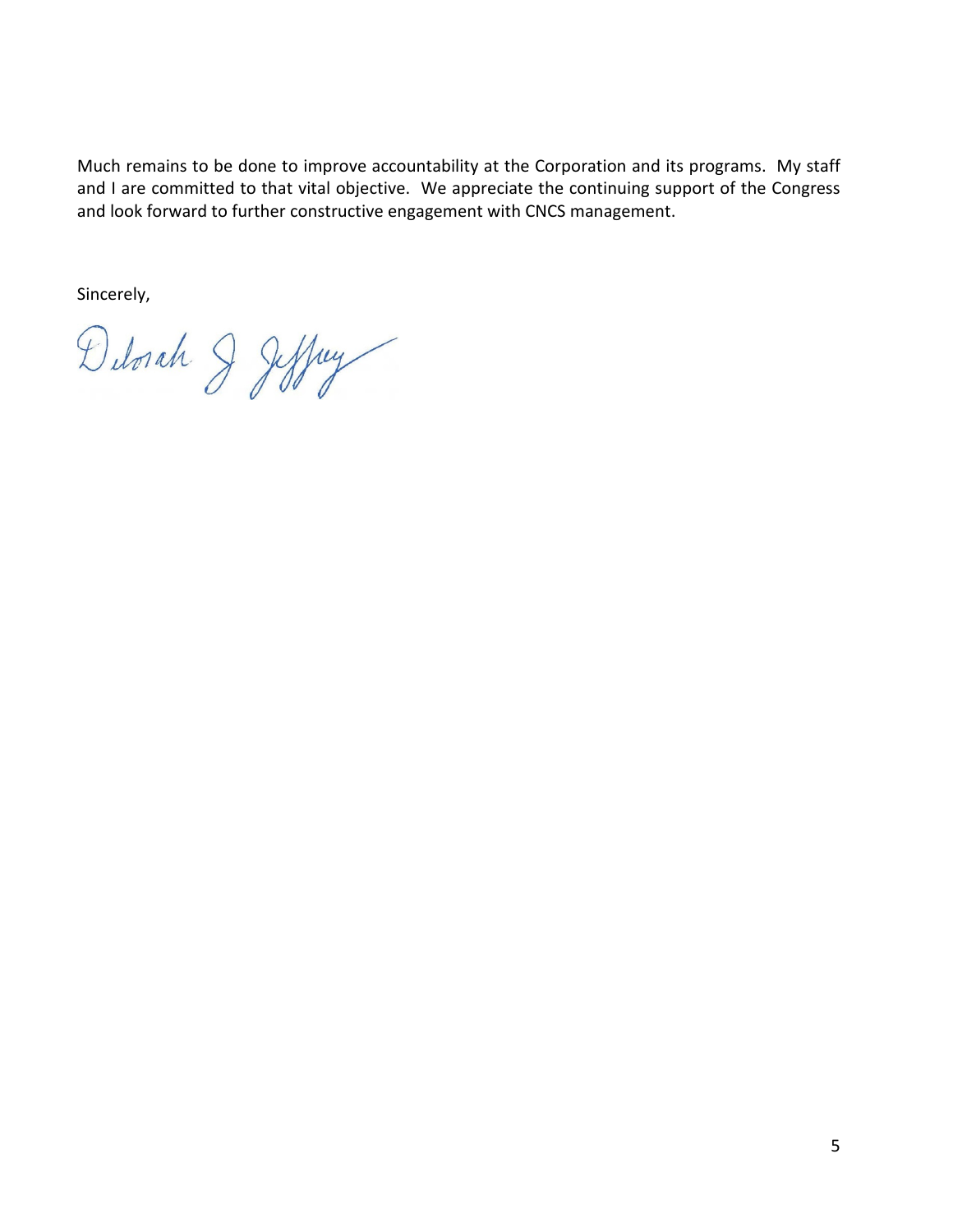

## <span id="page-6-0"></span>*Audits and Reviews*

The Office of Inspector General Audit Section reviews the financial, administrative, and programmatic operations of the Corporation for National and Community Service. The Audit Section's responsibilities include supervising the audit of the Corporation's annual financial statements, assessing the Corporation's management controls, reviewing the Corporation's operations, and auditing individual grants, contracts, and cooperative agreements funded by the Corporation. OIG audit reports and reviews are issued to Corporation management for its action or information and are publicly available on the OIG website.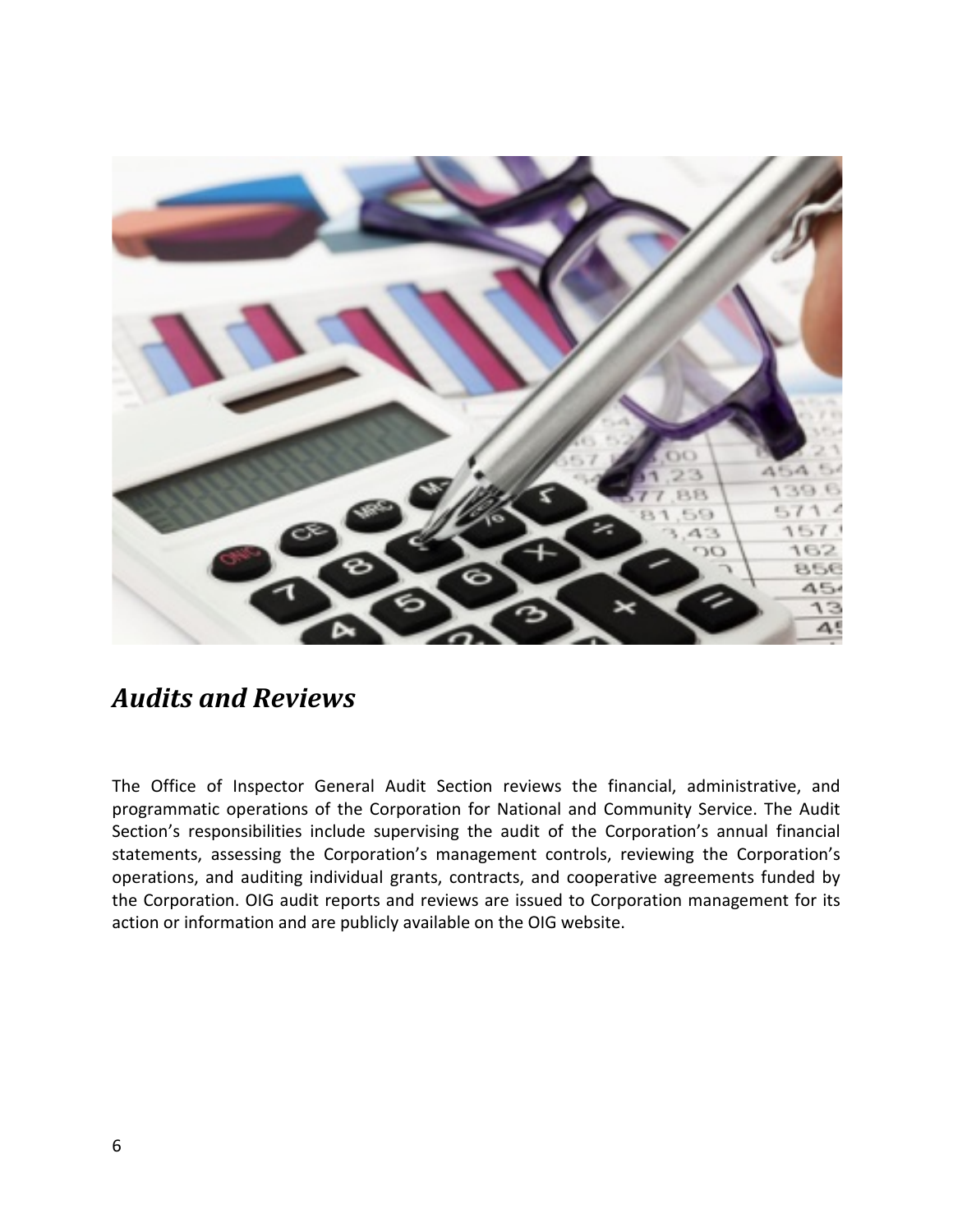## <span id="page-7-0"></span>*Pending Audits and Evaluations*

At the end of the reporting period, an evaluation of the Corporation's National Civilian Community Corps (NCCC) program, an audit of improper payments under the Improper Payments Elimination and Recovery Act (IPERA), and eight grantee audits or agreed-upon procedures engagements were in process. Below are highlights of particular evaluations and audits for this reporting period.

## <span id="page-7-1"></span>*Financial Statement Audit Finds Significant Deficiencies in Corporation's Internal Controls*

Independent auditors concluded that the financial statements of the Corporation and the National Service Trust were fairly presented in all material respects, in conformity with generally accepted accounting principles. This is the 15<sup>th</sup> consecutive year in which the Corporation has received an unmodified ("clean") opinion.

However, the Corporation's internal controls over operations and financial reporting, already identified as weak in prior audits, continued to deteriorate during FY 2014. For the last four years, the independent auditors, like the OIG, expressed serious concerns regarding the inadequacy of the internal control framework and annual assessment process. Despite promises, the Corporation's efforts to strengthen internal controls and risk management, especially its capacity to properly identify and assess risks, identify controls, and evaluate control effectiveness, not only stalled, but in some areas regressed, in FY 2014. For example, the management committee charged with oversight of this critical function simply did not function. As a result, the financial auditors concluded that this weakness had become so severe that they were required to disclose it to the public as a "significant deficiency" in the FY 2014 audit report.

Federal agencies are required to monitor the effectiveness of their internal controls because strong controls play a critical role in protecting the integrity of Federal programs and assets. Effective internal control helps to ensure that financial, operational, programmatic and compliance objectives are met and that risks are appropriately mitigated. Developing and maintaining effective internal control is essential to stewardship of public assets and should therefore be a core concern of agency leaders. Professional standards require that severe internal control weaknesses be noted in an audit of an agency's financial statements.

Here, the audit report contains serious adverse findings regarding the design, assessment and effectiveness of the Corporation's critical internal controls in the areas of program operations and financial reporting and information security, as well as noting the deficiencies previously discovered by the OIG in contract management. Put simply, the lack of an effective internal control assessment and improvement program leaves virtually all of the Corporation's programs and activities unnecessarily vulnerable to fraud and exposed to excessive risk.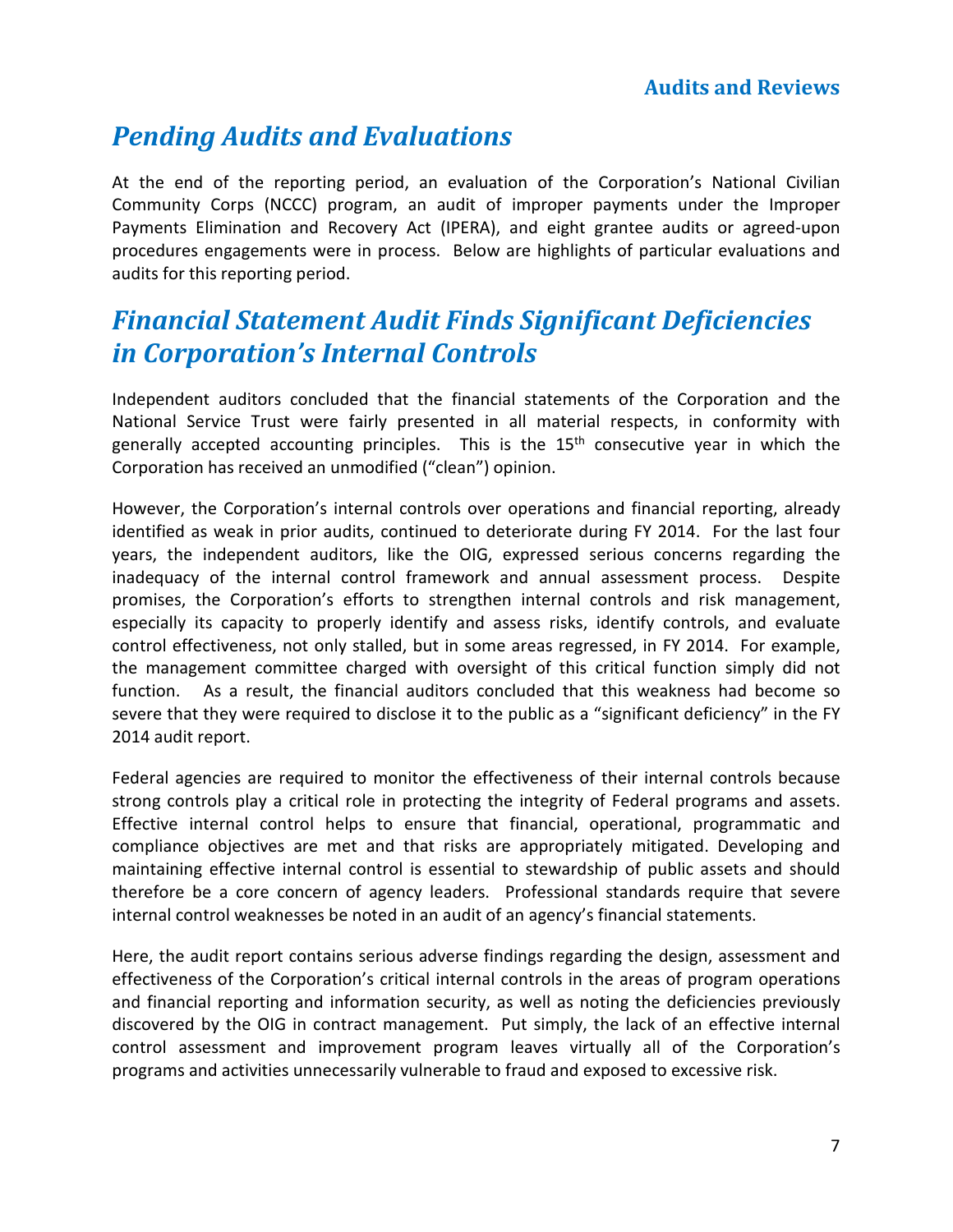#### **Audits and Reviews**

The auditors determined that the Corporation does not have a comprehensive and timely internal control monitoring and assessment process that includes effective governance and management follow-up. Further, the Corporation had not committed sufficient resources and lacked personnel with the necessary training and skills to perform this function. Lack of management involvement, governance and oversight, coupled with inadequate planning and protracted delays in performing assessment activities undermined the effectiveness of the internal control assessment and precluded meaningful improvement. The auditors expressed doubt that the existing monitoring program was sufficient to allow Corporation management to certify, pursuant to the Federal Managers' Financial Integrity Act of 1982 (FMFIA), that the agency's internal controls would ensure effective and efficient operations, compliance with applicable laws and regulations and reliable financial reporting. Notwithstanding this cautionary language, the Corporation's Agency Financial Report for FY 2014 contained an assurance statement that the internal controls over financial reporting were operating effectively.

Moreover, OIG audits identified serious deficiencies in the design and operation of critical internal controls that the Corporation's internal assessment failed to detect. Audit testing exposed pervasive weaknesses in information security that went undetected by CNCS's Office of Accountability and Oversight and Office of Information Technology. Some of these undetected items were urgent enough to require immediate correction. Similarly, in the area of procurement, our audit of the Corporation's Blanket Purchase Agreements (Report 14- 09: [http://www.cncsoig.gov/news-entry/14-09-0\)](http://www.cncsoig.gov/news-entry/14-09-0) found numerous weaknesses in the Corporation's contract management process and controls, leading to unauthorized payments to contractors and substantial waste of CNCS assets. The Corporation has acknowledged that these weaknesses existed throughout the procurement function.

Both information security and contract management are widely recognized throughout the Federal government to carry high risk. They therefore require particularly close scrutiny of the effectiveness of internal controls. The failure of the internal control assessment program in these high-risk areas suggests broader questions regarding the Corporation's risk management practices.

We have briefed the CEO and her leadership team about these findings and our reservations about the pace of improvement. OIG communicates frequently and openly with the Chief Operating Officer (COO) and the new Director of Accountability and Oversight regarding recommendations for protecting the taxpayers' interests. Through our regular participation in the Corporation's new top-level internal control governance body and periodic meetings with Corporation management and staff, OIG continues to advocate for increased attention to resolve these longstanding issues.

A copy of the FY 2014 financial statement audit report is available at (Report: 15- 01 [http://www.cncsoig.gov/news-entry/15-01\)](http://www.cncsoig.gov/news-entry/15-01).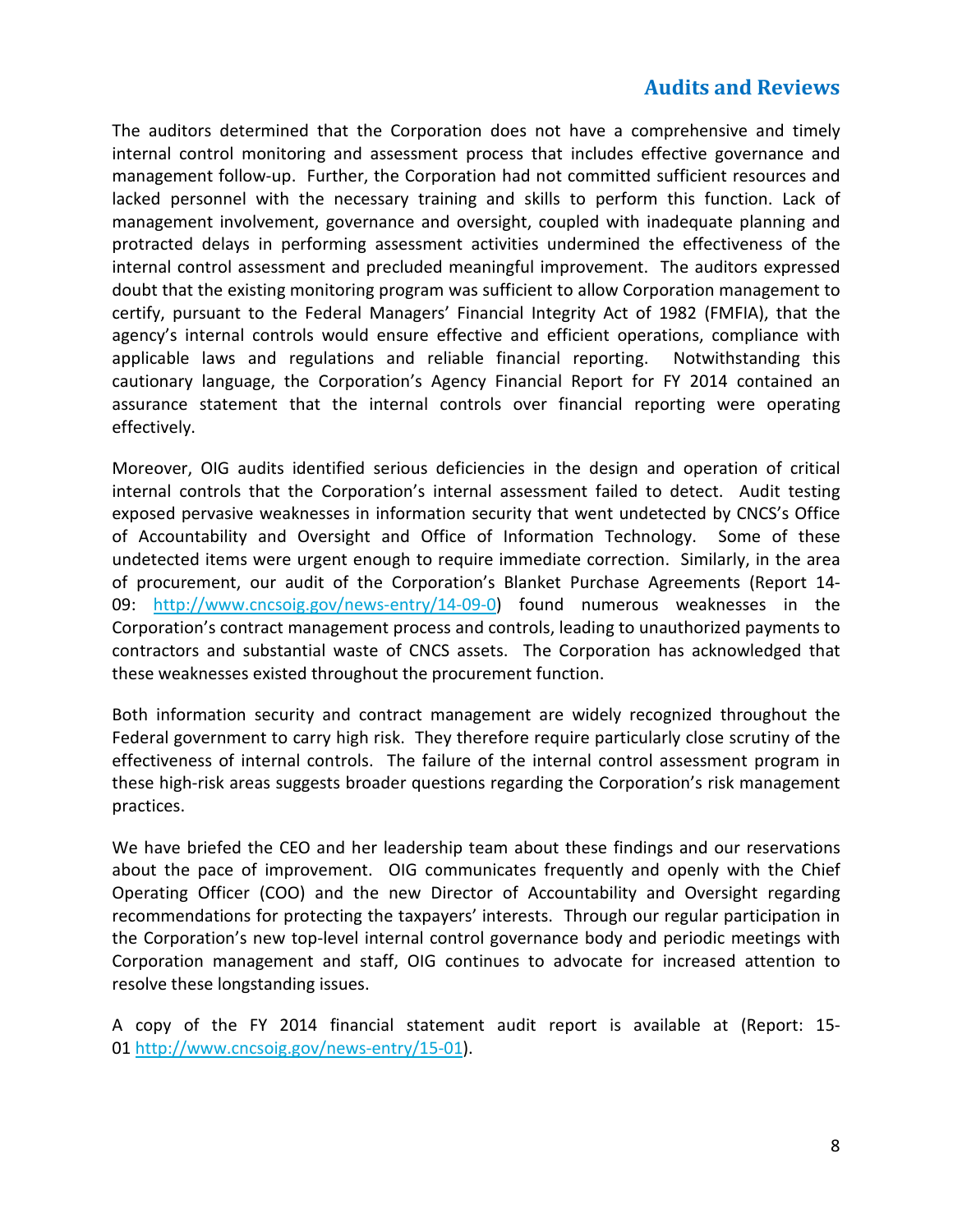## <span id="page-9-0"></span>*Independent Evaluation Finds Information Security Weaknesses - Federal Information Security Management Act (FISMA) Evaluation for FY 2014*

As cybersecurity becomes an increasing concern, the Federal Information Security Management Act (FISMA) requires every Federal agency to undergo an annual evaluation of its information security practices. The information security and privacy measures at the Corporation did not meet minimum standards and require substantial improvement across the board. Evaluators found control deficiencies in 49 of the 115 government-wide information security metrics, reflecting noncompliance with Office of Management and Budget guidance and the standards established by the National Institute of Standards and Technology (NIST).

Similarly, the evaluators uncovered weaknesses in 11 of the 12 areas that they tested. Controls were found to be ineffective in seven of these areas, and in four of them—Continuous Monitoring, Risk Management, Plans of Action and Milestones and Privacy—the defects were severe enough to constitute a "significant deficiency," requiring immediate correction and attention at the highest levels of agency leadership. The Corporation was required to identify these information security defects as a "material weakness" at pages 27-28 in its AFR. The FISMA evaluation report is available on the OIG public website at (Report 15- 03: [http://www.cncsoig.gov/sites/default/files/15-03\\_0.pdf\)](http://www.cncsoig.gov/sites/default/files/15-03_0.pdf).

Overall, the independent evaluators concluded that the Corporation's information security and privacy program does not meet the standards established by FISMA, which are intended to protect the interests of the Federal Government and of individuals in information security and privacy. These weakened security controls jeopardize the confidentiality, integrity, and availability of information and information systems.

Many of these problems are longstanding and were previously brought to the Corporation's attention. Five of the findings were recurring from the prior year. Among the new findings, the independent evaluators discovered that the Corporation did not exercise adequate oversight of the security measures by the contractors to which it outsources critical IT functions.

Collectively, these control deficiencies in the Corporation's information security and privacy program increase the risk of fraud, waste, and abuse, as well as the likelihood that an information security breach may occur and result in the loss of sensitive information. The loss of sensitive information, such as personally identifiable information, could result in significant financial liabilities for the Corporation to investigate and remediate the security breach and to purchase credit monitoring and fraud protection services for the affected individuals.

As in past years, the leadership of the Office of Information Technology (OIT) insisted throughout the evaluation fieldwork that its information security program met all applicable standards, disagreed with evaluators' assessment of the severity of noted weaknesses and questioned the value of adopting and documenting comprehensive policies and procedures for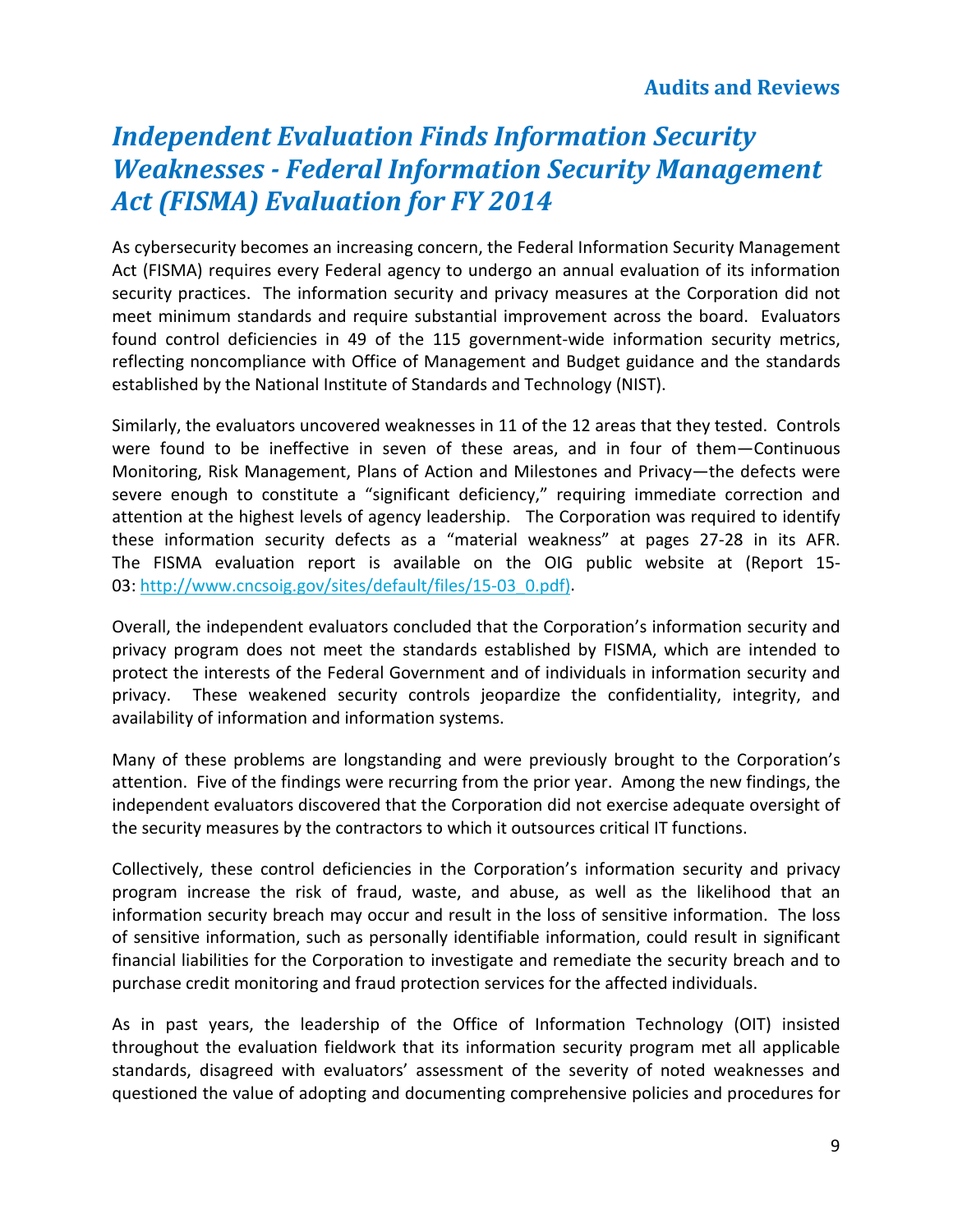#### **Audits and Reviews**

information security. Ultimately, however, Corporation management acknowledged the problems and concurred in the evaluation findings. The Corporation has taken steps to correct certain of the deficiencies and has promised a plan for addressing others. We are in regular contact with the new leadership of OIT and the COO concerning the Corporation's progress on these issues.

## <span id="page-10-0"></span>*Grant Management and Oversight*

#### *OIG Submits Recommendations for Better Risk-Based Grant Monitoring*

With grant making as CNCS's core activity, proper oversight of grantees and sub grantees is an essential ingredient of stewardship. In part because of the limited capabilities of its legacy information technology (IT) systems, the Corporation's grant monitoring is highly laborintensive. It is not feasible or cost-effective for the Corporation to apply the same level of scrutiny to all grants. Indeed, in many cases, a grantee may undergo an on-site monitoring visit only once every six years.

Currently, the Corporation establishes its monitoring priorities by indiscriminately assessing each grant according to a uniform set of risk indicators. The risk indicators have never been validated against outcomes, so that the Corporation has no data on whether they are effective predictors of risk. Moreover, the uniform approach overlooks great variation in the types of grantees, which range from well-established national nonprofits, such as the Red Cross, to major research universities, to small community-based organizations for which a CNCS grant provides the majority of funding. With vastly different resources, skills, experience and infrastructures, these grantees likely carry different types and levels of risk.

Both internally and in external reporting, OIG has repeatedly identified weaknesses in the Corporation's monitoring of its grantees, as designed and as implemented, and has urged the Corporation to undertake a comprehensive review of its grant monitoring processes. Recently, the Corporation advised OIG that it has begun the preliminary steps of such a review, in connection with modernization of its IT structure. The Corporation's leadership sought OIG's input into risk factors that should be considered in improving its grant oversight.

Drawing on our experience from audits and investigations, OIG offered a series of recommendations to focus the Corporation's risk assessments and thereby target monitoring resources in a more cost-effective manner. These suggestions include tweaks to the existing processes and also long-term solutions to overhaul the Corporation's grantee monitoring and risk assessment process.

Our primary recommendation was to jettison the indiscriminate one-size-fits-all approach in favor of risk criteria specific to each program which recognizes that different kinds of grantees and different programmatic activities present vastly different risks. Further, we recommended assessing programmatic and financial risks separately, developing a monitoring approach that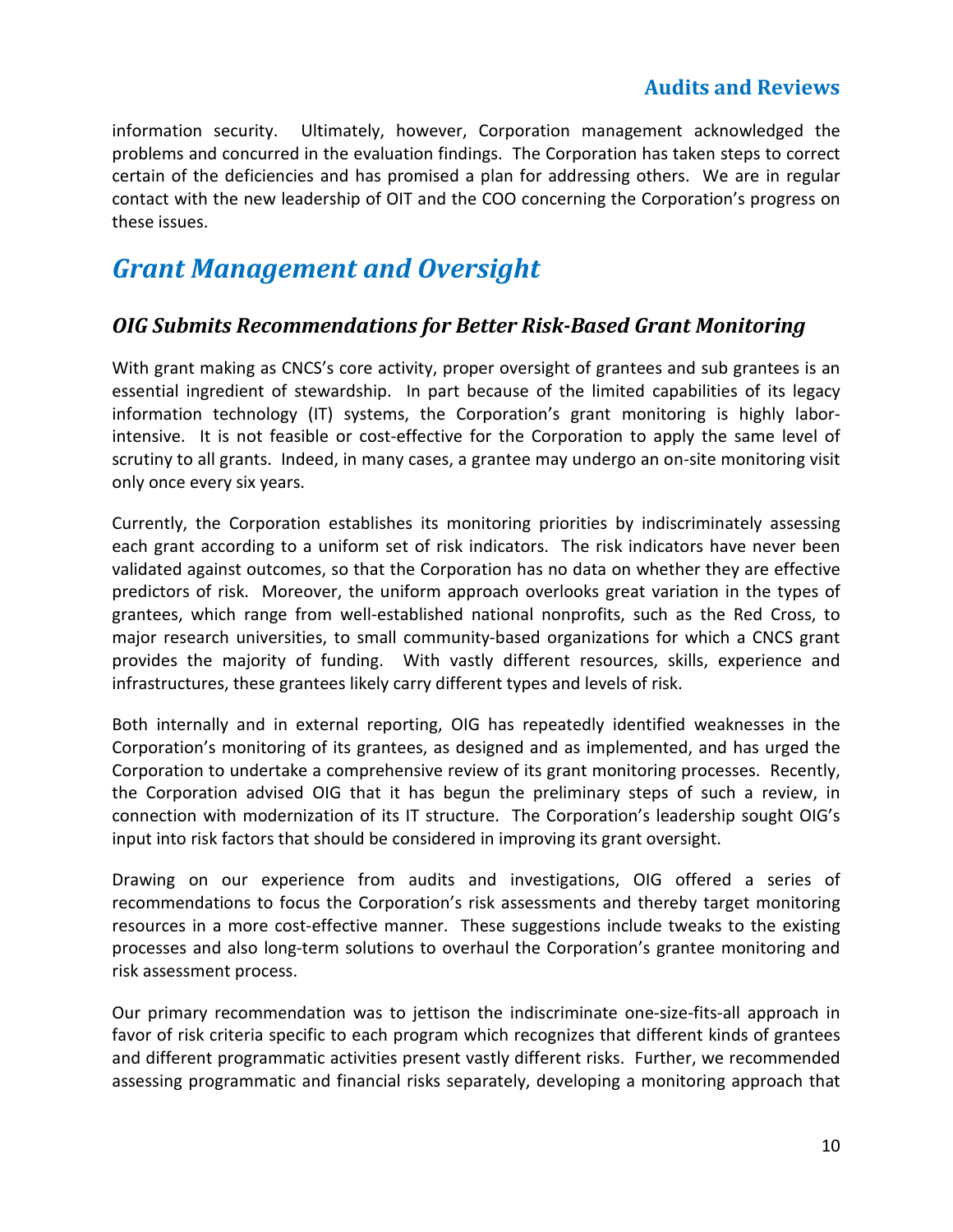targets the identified risks and assigning responsibility to staff members whose skills and training are aligned with those risks. Other suggestions included:

- Enhancing the use of Single Audit Reports
- Customizing the risk indicators for each program, grant type and grantee profile
- Adopting risk indicators to address unique features of the Corporation's operating environment, including member enrollment and turnover, partial education awards to early-exited member for compelling personal circumstances, indirect rates, grantee relationships with for-profit entities and/or significant related party transactions, evaluation of whether a particular grantee or grant type poses an enhanced risk of any of the specific categories of statutorily prohibited activities.
- Validating the risk indicators. The predictive value/accuracy of the risk indicators has never been established empirically. To the contrary, OIG looked at 40 catastrophic outcomes and found that half of the grantees were rated as low or medium risk when they ceased operations, went bankrupt owing the Corporation money, had funding placed on manual hold or were terminated for performance reasons. Since the Corporation relies heavily on its risk indicators to direct its monitoring resources, it should confirm that those indicators are good predictors.

We also suggested the Corporation assess risks by grantee rather than by grant. While some risks may be unique to a particular grant, others, including many financial issues, likely affect every grant made to the same grantee. An outdated financial management system or inadequately trained accounting staff, for example, may affect every program administered by that grantee.

Finally, we suggested that the Corporation perform independent verification of risk assessments. Currently, program and grant officers perform the risk assessments of the grants in their individual portfolios. This leverages their familiarity with the grantees, but it also introduces the potential for bias. Among other concerns, a staff member who has invested time and effort may be reluctant to acknowledge that a grantee remains risky, objective risk assessments may be clouded by personal relationships, and a high risk rating increases the workload of the responsible program or grants officer. We urge that, after completion of the risk assessments, the Corporation select a sample to be re-performed independently by the Office of Accountability and Oversight staff or others not responsible for those grantees.

We look forward to working with Corporation management to attain a more accurate risk assessment and strengthen grant oversight and stewardship.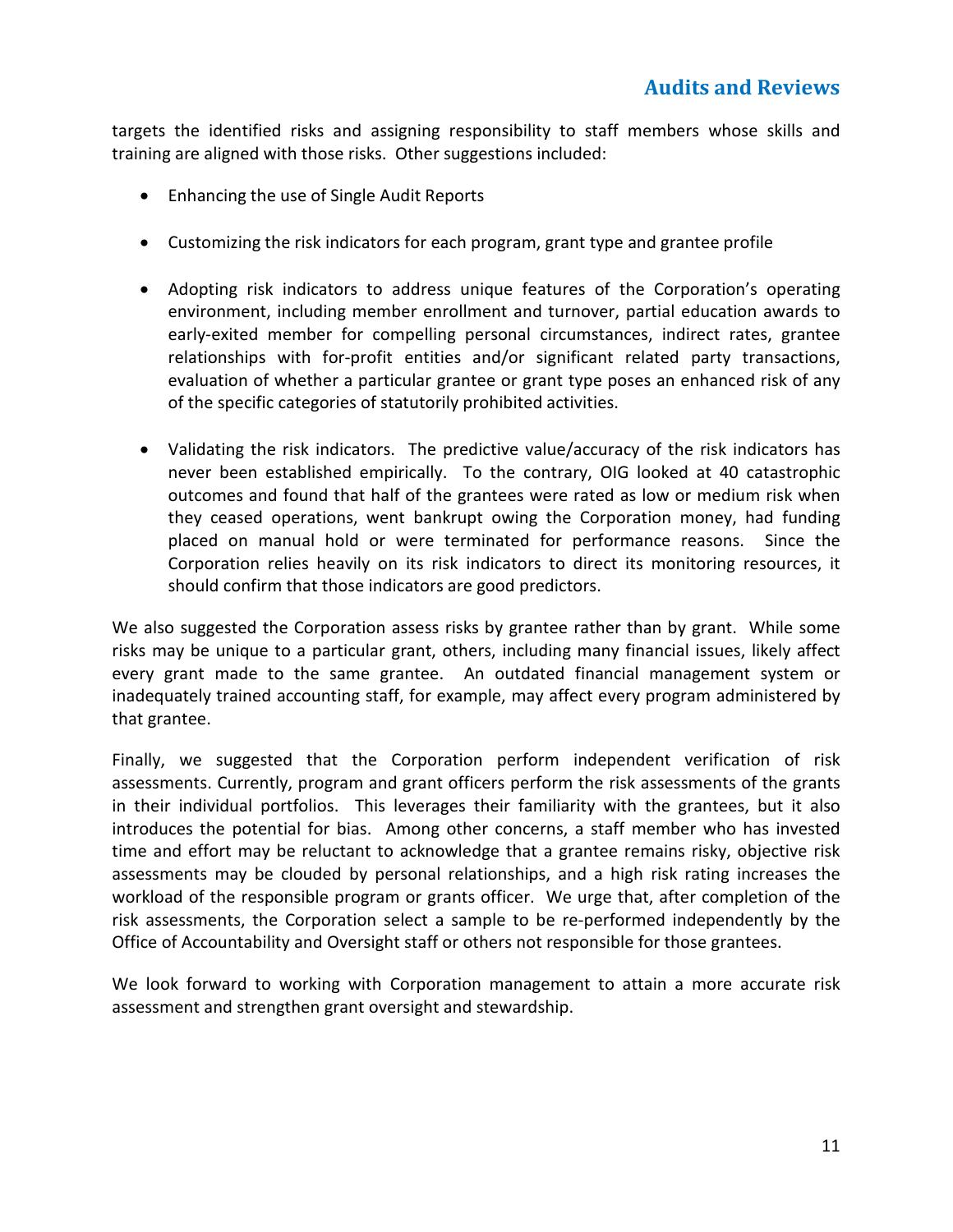#### **Audits and Reviews**

#### <span id="page-12-1"></span>*Corporation Develops Promising New Criminal History Check Policy; Further Refinements Needed to Ensure Strong Accountability*

To protect the public from harm, grantee program staff and national service participants have long been required to undergo screening for sex offenses and murder convictions before beginning work. Those with access to vulnerable populations—children, the elderly and persons with disabilities—must undergo three distinct background checks: name-based searches of the National Sex Offender Public Website and one or more state criminal history registries, plus a fingerprint check against an FBI database. These requirements were updated and codified in the Edward M. Kennedy Serve America Act of 2009, following which the Corporation adopted National Service Criminal History Check (NSCHC) rules and regulations. To promote compliance, the Corporation has regularly offered training for grantee staff and maintains a dedicated phone line to connect grantees to a Corporation specialist to answer any questions. Until mid-2014, the Corporation's stated policy was to enforce the requirement to check criminal histories by disallowing any salary, living allowance or stipend paid from a grant during any period of noncompliance with these public safety measures.

Nevertheless, OIG audits and investigations and the Corporation's own monitoring efforts continued to show that many grantees were not complying with criminal history checking requirements. Violations include failure to perform background checks; incomplete record searches; allowing staff and/or participants to begin service without supervision prior to completing the checks; and failure to maintain proper documentation. In some case, grantees outsourced the background checks to contractors who did not perform them properly. Indeed, OIG auditors discovered one case in which a sub recipient of CNCS funds had allowed two employees with disqualifying criminal histories, one of them a sex offender, to work on a Corporation-funded program, placing other participants and the public at risk.

To address this recurring issue, the Corporation undertook an assessment across all programs, requiring grantees and sub grantees to (1) complete mandatory NSCHC training, (2) review the background checks conducted for their current Corporation-funded program staff and national service participants, (3) correct any instances of noncompliance, and (4) report the results to the Corporation. As an incentive, the Corporation announced an amnesty for the costs associated with self-reported findings of noncompliance, as well as violations identified in CNCS monitoring and certain findings by our office<sup>[1](#page-12-0)</sup> OIG's last Semiannual Report noted OIG's concerns about the over breadth of the amnesty. We also noted that the improper payments assessment conducted in FY 2014 projected that NSCHC noncompliance accounted for \$6.8 million of putatively improper payments by the AmeriCorps Program and determined that RSVP

 $\overline{a}$ 

<span id="page-12-0"></span><sup>1</sup> The amnesty did not apply to certain egregious forms of noncompliance—complete failure to check criminal history or discovery of an employee or national service member with a disqualifying criminal background.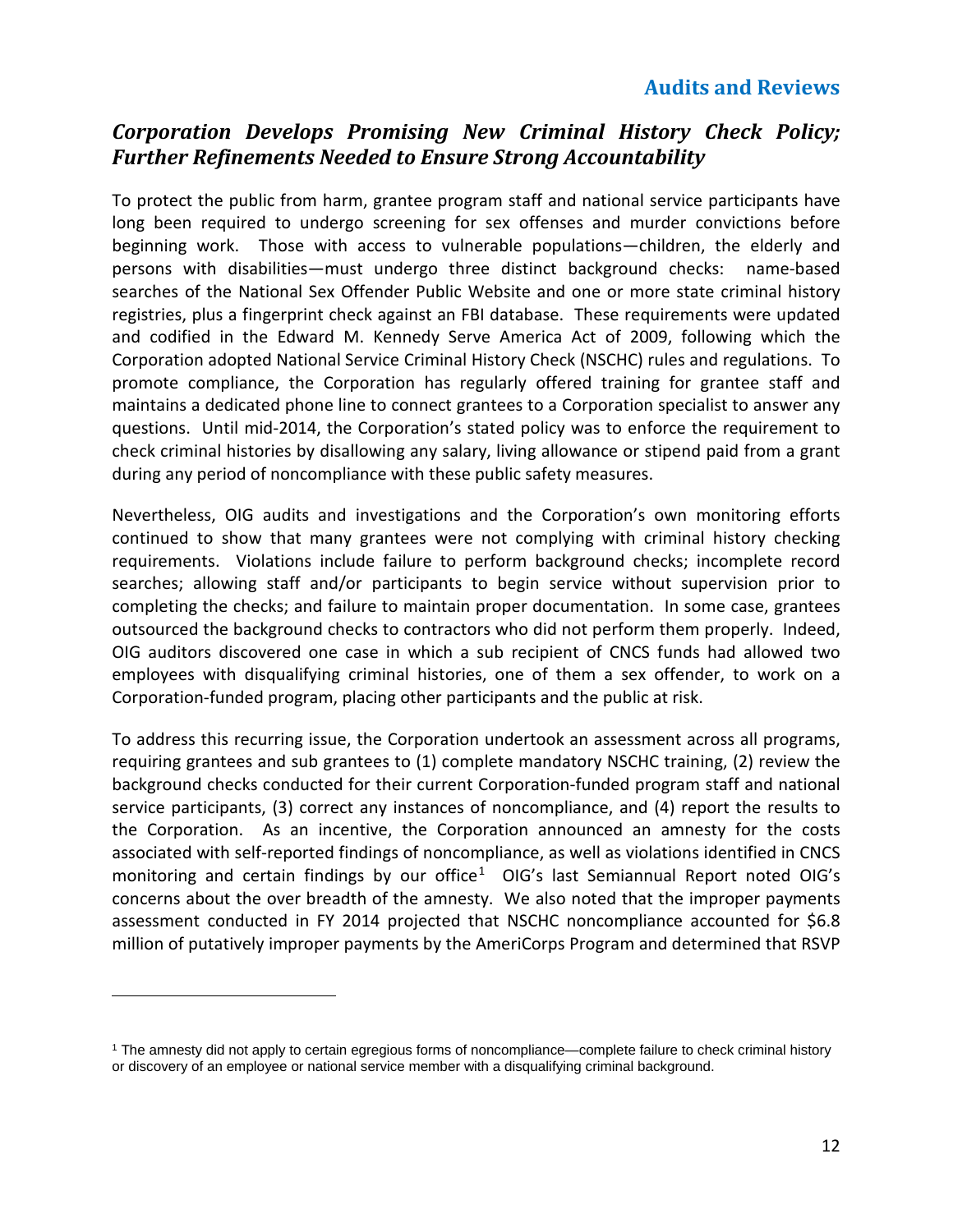and the Foster Grandparents Program were each susceptible to more than \$10 million of potentially improper payments arising from NSCHC noncompliance.[2](#page-13-0)

In the wake of the assessment, the Corporation set about developing a new policy on enforcing the NSCHC requirements. Management engaged OIG in constructive discussions about enforcement approaches.

As articulated and announced, the new enforcement policy suggests that the Corporation intends to hold grantees strictly accountable for meeting the NSCHC requirements. It provides, in pertinent part: "Absent extraordinary circumstances (as determined by the Enforcement Team), enforcement actions in cases of noncompliance [with NSCHC requirements] shall include, at a minimum, cost disallowance.**"** Other remedies and sanctions are also available.

CEO Wendy Spencer announced the new policy to the grantee community, emphasizing the importance of careful criminal history checking:

*As a community, we are committed to protecting those who participate in our programs and the individuals they serve.*

*That is why I am writing to reinforce the need for all grantees to conduct criminal history background checks on time, every time for any individual that receives CNCS funds or matching funds as stated in our regulations.*

*\* \* \* \**

 $\overline{a}$ 

*Going forward, I expect every grantee to conduct and document the required criminal history checks on time, every time in compliance with the regulations.* 

*If CNCS cannot verify that you complied, the consequences are clear: grantees should expect to lose out on money for those staff and participants. Getting the criminal history checks done right and on time 100% of the time is a top priority for me and it should be for you too.*

OIG welcomes this commitment to ensure that all grantees treat the criminal history checking requirements with the care commensurate with protecting the public from predators. We are keenly interested in the implementation of this policy and its outcome.

<span id="page-13-0"></span><sup>&</sup>lt;sup>2</sup> The Corporation reported these figures in its FY 2014 Agency Financial Report, while expressing doubt that these payments should be considered improper within the meaning of the Improper Payments Elimination and Recovery Act.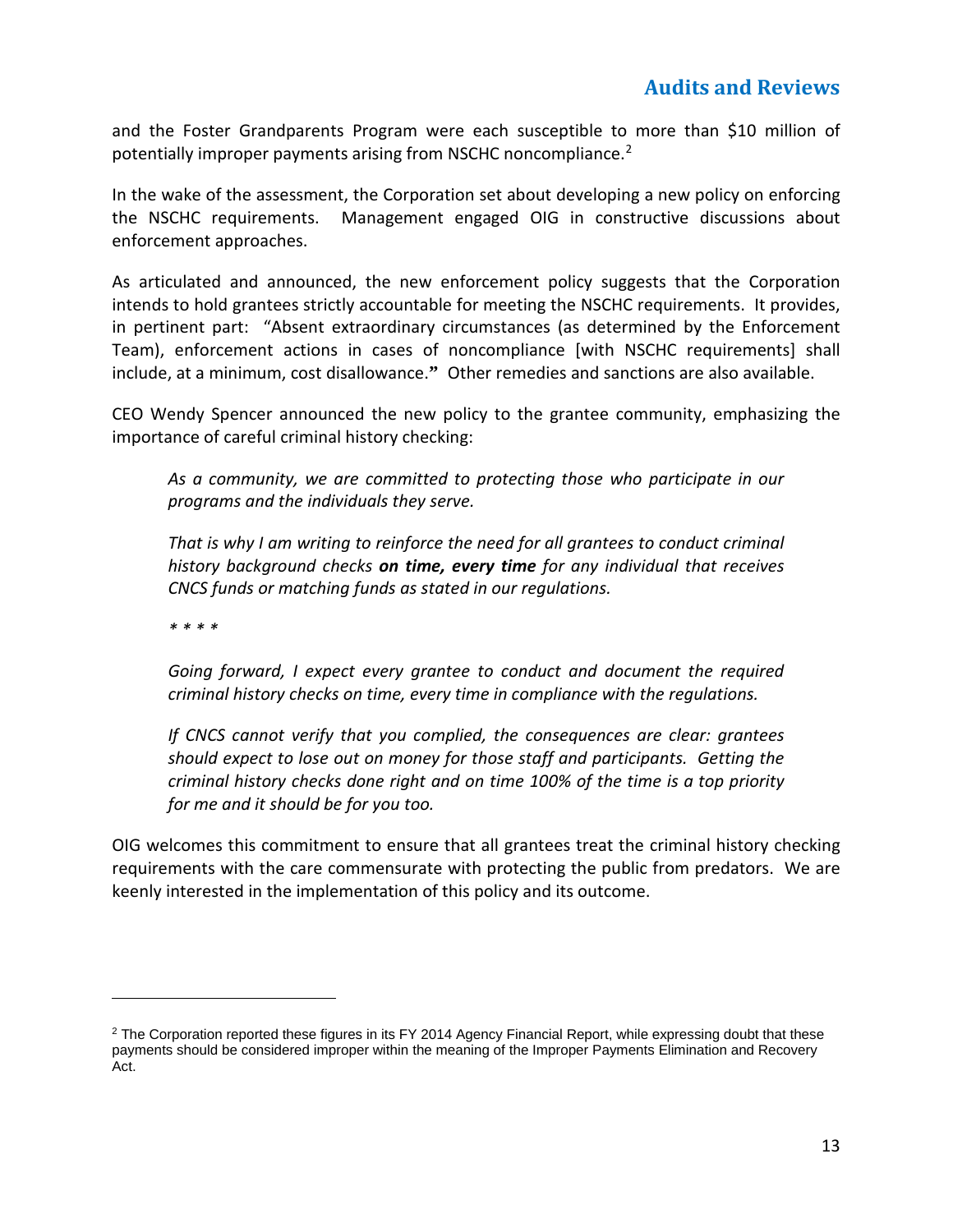#### **Audits and Reviews**

Whether the policy will be as robust as it sounds depends, to a large degree, on how the Corporation defines the "extraordinary circumstances" that will justify allowing the costs even if the grantee did not properly and timely conduct the criminal history checks. If "extraordinary circumstances" is defined too broadly, the rule, for all its apparent rigor, becomes weak, and would allow CNCS to backslide into tolerating lax practices by grantees, as OIG has reported. Management is currently grappling with this issue and has sought OIG input.

In OIG's view, "extraordinary circumstances" should be limited to noncompliance arising from matters outside the grantee's control and/or which the grantee could not have avoided or detected with the use of thorough diligence and close oversight by the grantee's management. This limitation would keep grantees accountable for the matters and actions that they can control, which is consistent with the criminal history checking requirements of the statute and the CEO's statements. We intend to press for enforcement criteria that strengthen compliance and thereby safeguard the public that we all serve. Enforcement must support the overall message that NSCHC is a matter of the highest priority and that grantees will be held to a high standard and should expect to be accountable if they do not meet it. OIG will be monitoring this closely.

## <span id="page-14-0"></span>*Management Decisions*

#### *Disagreements with Management Decisions*

OIG did not entirely concur with the Corporation's Management Decisions for the following reports:

- Report No. 12-13, *Agreed-Upon Procedures for Corporation for National and Community Service Grants Awarded to Oregon Volunteers*
- Report No. 14-04, *Agreed-Upon Procedures for Corporation for National and Community Service Grants Awarded to the Arkansas Service Commission*

We address each of these disagreements below:

#### *Corporation Reaffirms Decisions to Allow Costs Related to Untimely and Improperly Performed Background Checks*

#### *OIG Report 12-13, Agreed–Upon Procedures for Corporation Grants Awarded to Oregon Volunteers*

As reported in our most recent Semiannual Report, the Corporation did not sustain costs questioned by OIG auditors related to criminal history checks. Corporation rules require criminal history checks be performed on specifically recognized and trustworthy databases; a grantee that wishes to use an alternative database must obtain prior approval from the Corporation of an "Alternative Search Protocol." Oregon Volunteer's sub grantees ran state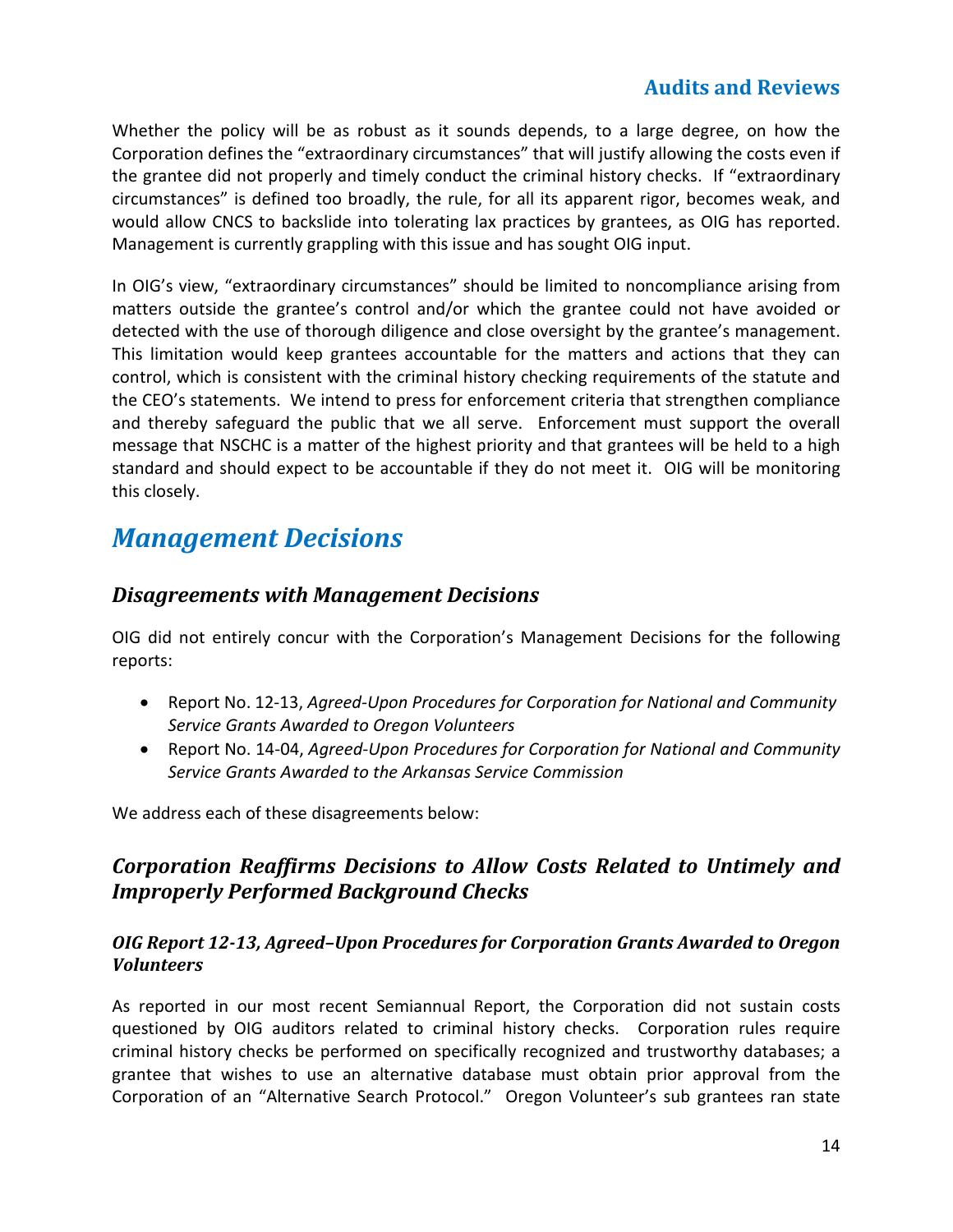#### **Audits and Reviews**

criminal history check searches on databases not recognized by the Corporation, leading OIG auditors to question costs of \$220,655 in Federal support, \$95,915 in member education awards, and \$6,470 in accrued interest related to Federal funding for those insufficient checks.

Over OIG's objections, the Corporation's final decision was to retroactively approve the previously unrecognized database searches, as a means of allowing the costs, even though the Corporation did not find the databases sufficiently reliable to authorize the grantee to use them in the future. Given the critical public safety purpose of these criminal history checks, this retroactive approval sets a dangerous precedent that is hard to reconcile with the Corporation's stated commitment to rigorous enforcement. This decision tacitly endorses a "no harm no foul" approach, encourages other grantees to depart from the Corporation's carefully designed procedures and undermines the strict and scrupulous compliance that the Corporation should be seeking to promote. In view of the training and other resources that the Corporation offers to assist grantees in compliance, we see no reason to excuse these sub grantees from the consequences of their noncompliance. Selective enforcement of these rules is unfair to other grantees that have been held accountable in the past.

Oregon Volunteers grantees also failed to perform required criminal history checks for members who began their second term of service thirty days after their first terms had ended. Corporation rules are clear that when an AmeriCorps member is accepted for a second term of service after a hiatus of more than thirty days, they must have an additional criminal history check. The OIG auditors therefore questioned federal support costs of \$37,697, member education awards of \$14,800, and \$2,232 in accrued interest. The Corporation overruled these questioned costs as well, despite the clear and unequivocal requirements of the criminal history check rule.

#### *OIG Report 14-04, Agreed-Upon Procedures for Corporation Grants Awarded to the Arkansas Service Commission.*

The Arkansas Service Commission sub grantees permitted four employees of the University of Arkansas at Little Rock-Children International to work for years on an AmeriCorps grant before the grantee had checked the National Sex Offender Public Website (NSOPW) to ensure that they were not sexual predators, electing to rely solely on the untimely results of an FBI fingerprint check. An FBI fingerprint check typically will not yield results until months after its initiation and sometimes longer. Corporation rules are clear that for safety's sake, the NSOPW search must take place "before" any applicant or employee may work on Corporation grant funded programs. The OIG auditors therefore questioned Federal costs \$186,716 and match costs of \$165,751 representing costs associated with the federally funded work performed by four individuals while the required checks were outstanding. The Corporation again overruled the recommendation and permitted the costs.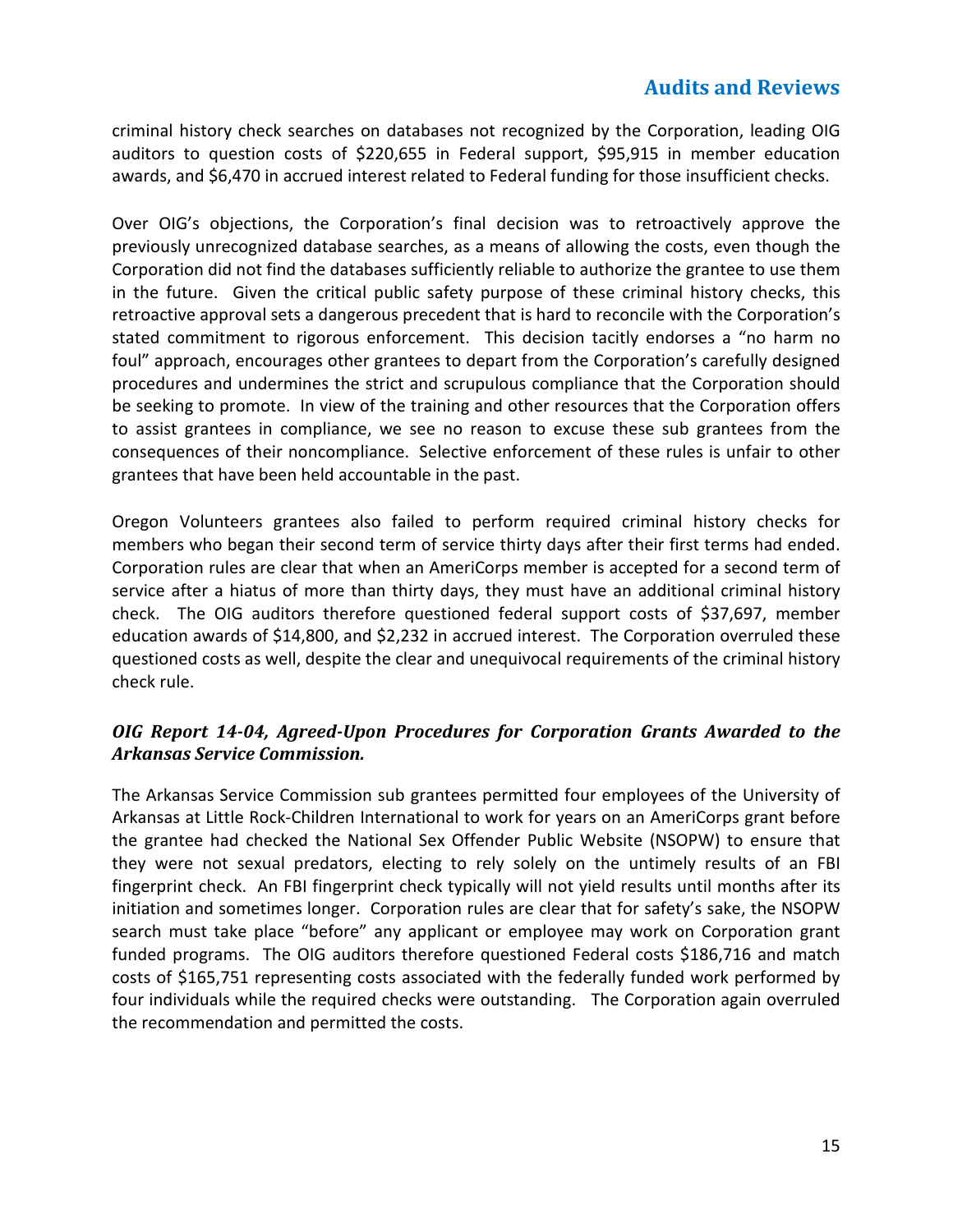

## <span id="page-16-0"></span>*Investigations*

The Investigations Section is responsible for the detection and investigation of fraud, waste, and abuse in the Corporation's programs and operations. The Section probes allegations of serious—sometimes criminal—misconduct involving the Corporation's employees, contractors and grant recipients that threatens the integrity of the Corporation's service initiatives. Evidence of serious criminal or fraudulent conduct is referred to the appropriate United States Attorney or, in some instances, to a local district attorney for criminal or civil prosecution and monetary recovery. Other investigative results are referred to Corporation management for information or administrative action.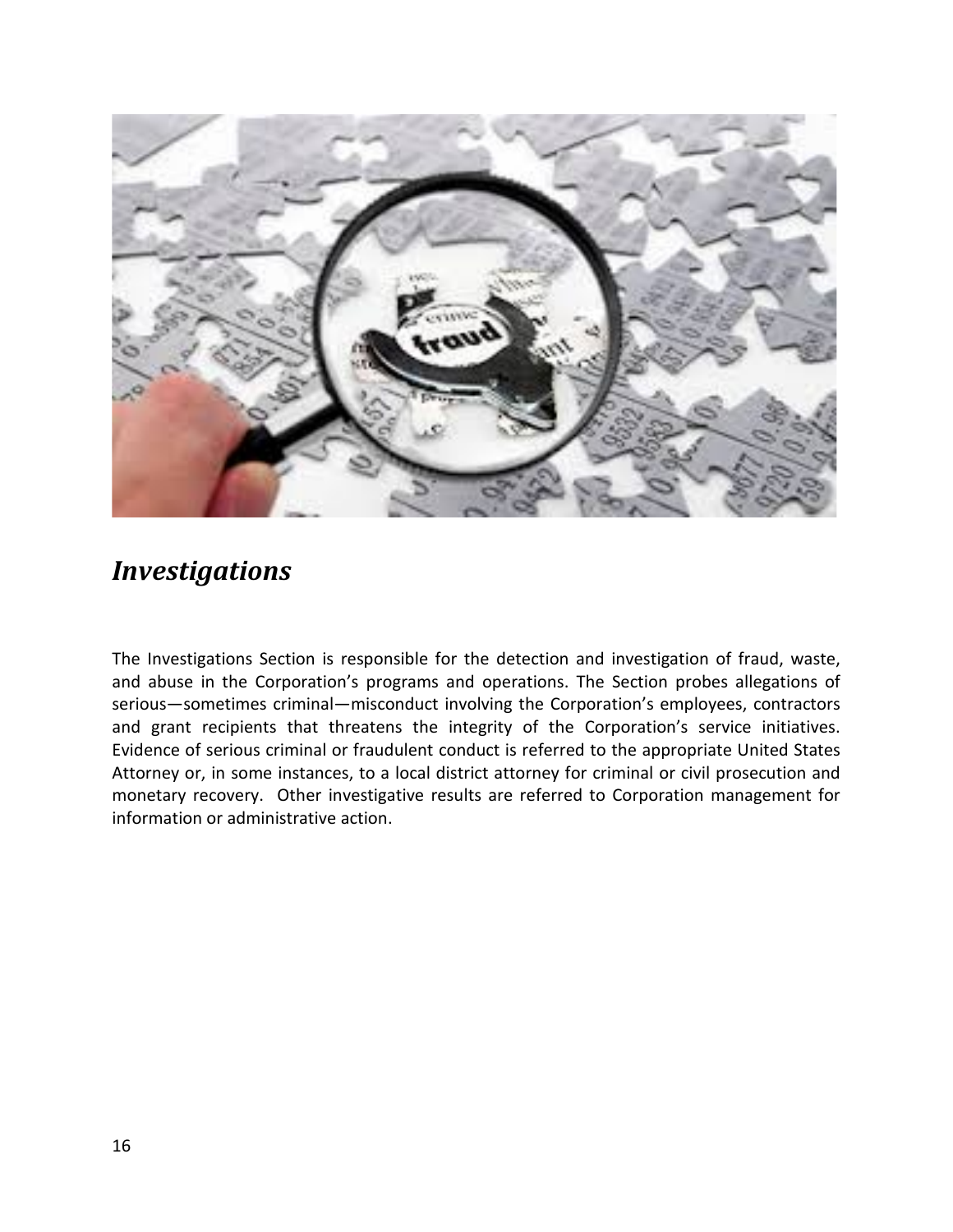## <span id="page-17-0"></span>*Investigations Overview*

The Investigations Section opened and completed 16 investigative actions between October 1, 2014 and March 31, 2015.

During the past six months, the Investigations Section recovered an unprecedented \$4,284,325.20 and identified more than \$139,800 in cost avoidance. Investigators processed 68 Hotline actions, leading to nine investigations and 30 referrals to CNCS management or State Commissions for action. Our investigators also conducted on-site outreach to educate grantees, State Commission personnel and Corporation staff about prevention and detection of fraud, waste and abuse, internal controls, and available reporting channels. OIG continues its social media messaging and actively pursues other outreach opportunities.

Highlights of investigations closed during this period are reported below.

## <span id="page-17-1"></span>*Significant Cases and Activity*

#### *Maricopa County Community College District Pays More than \$ 4 Million to Settle False Claims Act Suit – Case ID: 2013-001 (Closed 12/10/2014)*

To resolve claims under the False Claims Act investigated by OIG, Maricopa County Community College District (MCCCD) agreed to pay \$ 4.08 million. This is the largest recovery ever obtained by CNCS from a grantee for fraud.

Based on a Hotline tip, OIG investigated allegations that Project Ayuda, an AmeriCorps program based at Paradise Valley Community College (PVCC), Phoenix, AZ, submitted false claims to CNCS. Although the Corporation strongly discouraged OIG from pursuing this inquiry, our investigation disclosed that, between 2007 and 2010, the Executive Director allowed preprofessional students to receive AmeriCorps credit for performing clinical services independently required by their academic programs. As a result, the expenditure of AmeriCorps funds produced no additional benefit for the community. By approving false timesheets and falsely certifying education awards, the Executive Director induced AmeriCorps to disburse \$2,960,684.05 in Federal funds: \$2,036,084.05 in education awards to individuals who should not have received them and \$924,600 awarded to the community college to administer the program.

Concurrent with OIG's investigation, a former employee of the college filed a qui tam (whistleblower) action for the same conduct. The Department of Justice declined to prosecute criminally, in favor of pursuing a recovery through that civil action, *United States ex rel. Hunt v. Maricopa County Community College District; Paula and Richard Vaughn*, No. 11-cv-2241 (D. Ariz.).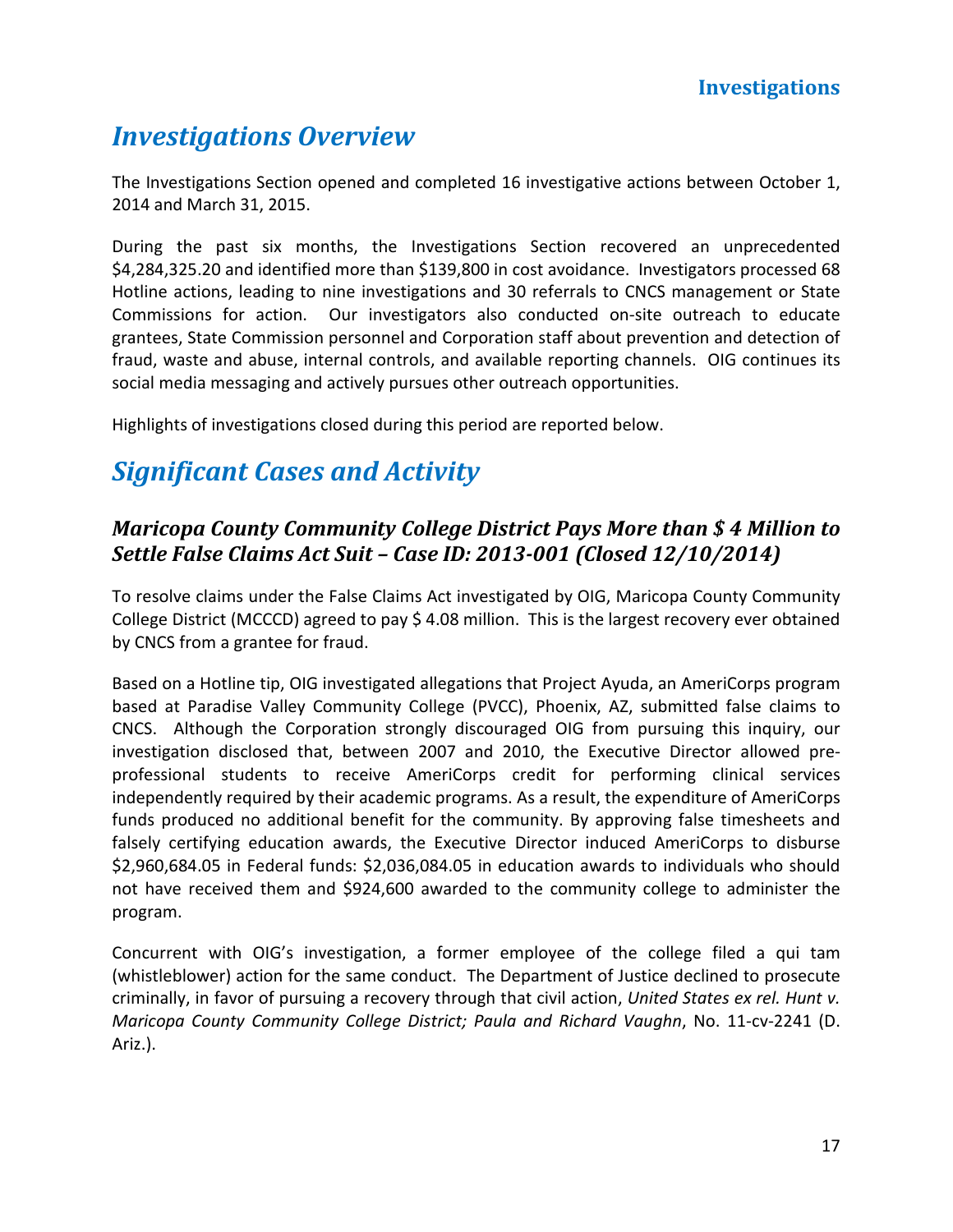#### **Investigations**

Through dogged investigation, OIG produced irrefutable evidence that only a handful of the more than one thousand students enrolled in Project Ayuda provided cognizable service to the community. Rather than risk a determination of liability, MCCCD settled the lawsuit for \$4,083,304 in damages and penalties, an unprecedented recovery for CNCS. As the Inspector General noted at the time of the settlement, "Taxpayers are justifiably outraged when a community fails to receive promised services because national service funds were misused. We hope that this settlement will deter other grantees from similar misconduct."

The Commercial Litigation Branch of the Department of Justice's Civil Division handled the case on behalf of CNCS. We wish to acknowledge the determination and skill of attorney Patrick Klein, who shepherded the litigation and its settlement.

#### *Improper Use of AmeriCorps Members Results in Disallowed Costs – Case ID: 2014-023 (Closed 10/8/2014)*

During a monitoring visit to sub grantee Green City Force, Inc. (Green City) Brooklyn, NY, representatives of the State Commission learned of allegations regarding alteration of AmeriCorps members' timesheets and unallowable service activities beyond the scope of the grant. With the guidance and assistance of OIG investigators, the Commission concluded that 36 percent of the service hours claimed for grant year 2013-2014 were unallowable, because they represented service outside the scope of the grant, activities performed outside the United States or displacement of staff from which the grantee benefited directly, all of which are impermissible. As a result, the New York State Commission disallowed \$23,788.54 in education award costs.

#### *Unauthorized Service Results in Disallowed Service Hours – Case ID: 2014- 019 (Closed 10/9/2014)*

A Hotline complaint alleged that an individual enrolled as an AmeriCorps member serving at Northern Ohio Medical University (NEOMED), Rootstown, OH, was in fact managing the AmeriCorps program as a member of NEOMED's staff. Investigators discovered that NEOMED's personnel directory listed the individual as the "AmeriCorps Manager, Family & Community Medicine." The incident was referred to CNCS management for further action, who in turn directed the Serve Ohio Commission on Service & Volunteerism (Commission), Columbus, OH, to look into the matter.

The Commission found no irregularities, except for a minor discrepancy of three hours in time reporting. Although the most serious allegations were unsubstantiated, the Commission advised that it had taken steps to improve grantees' documentation of member service hours and establish a well-defined separation between individuals serving as AmeriCorps members and those who transition to AmeriCorps program staff. CNCS management concurred with the Commission's findings.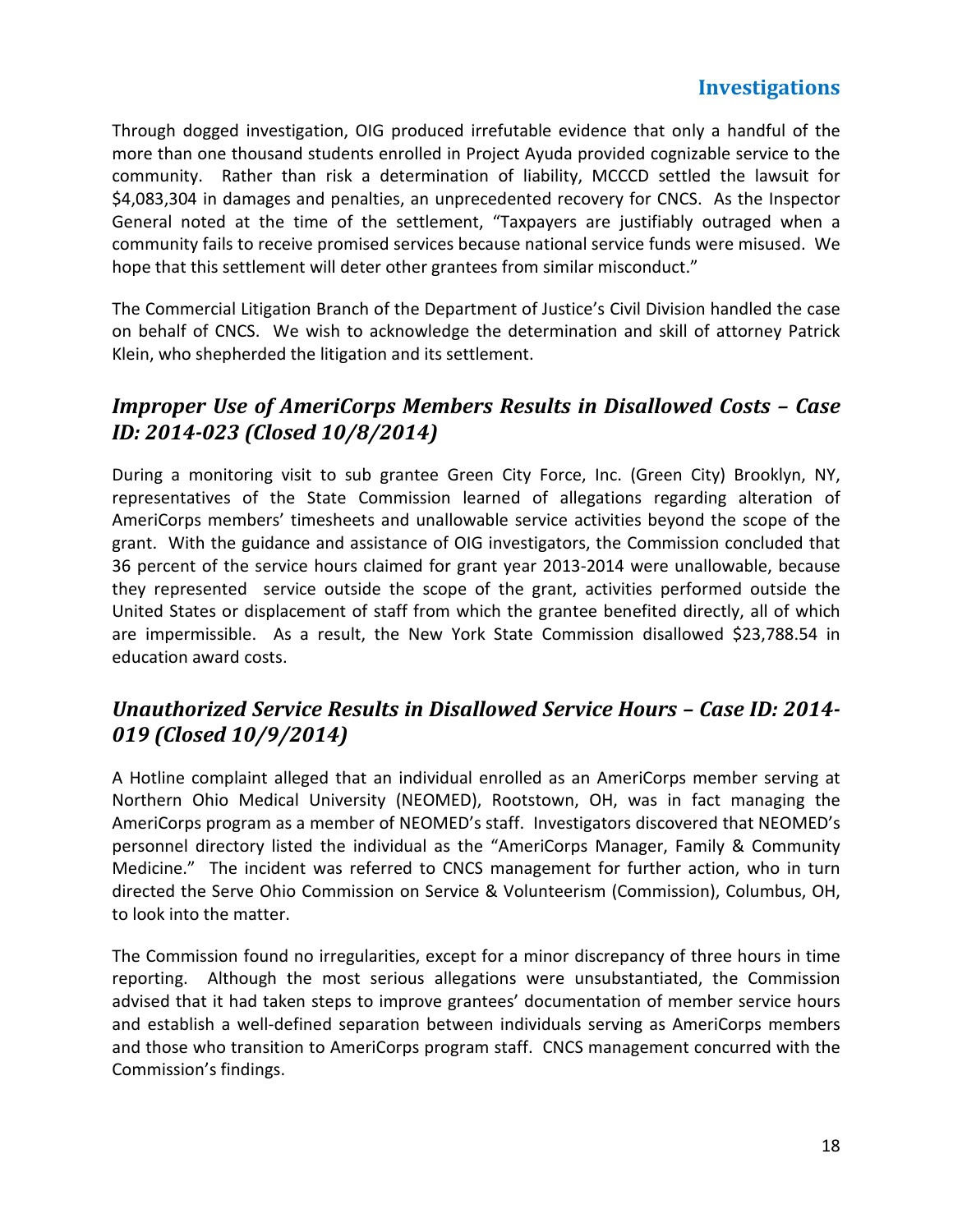#### *Allegation of Displacement/Improper Use of AmeriCorps Members – Case ID: 2014-027 (Closed 10/27/2014)*

A Hotline complaint from a former AmeriCorps member alleged that members of Our House, Little Rock, AR, a service site for the Community Initiative of Arkansas (CIA) grant, were assigned to perform staff activities, in violation of program requirements. Investigation found insufficient evidence to substantiate the bulk of the allegations, but determined that the complainant appeared to have been permitted to claim unallowable activities as part of her service hours. This investigation was referred to the Arkansas Commission for resolution.

#### *Unallowable AmeriCorps Service Results in Disallowed Hours and Corrective Actions – Case ID: 2014-016 (Closed 10/29/2014)*

A Hotline complaint alleged that program officials of the Austin Independent School District (AISD), Austin, TX, were requiring AmeriCorps members to fill in as substitute teachers. Investigators referred this matter to the OneStar Foundation (Texas State Commission), Austin, TX, for review and resolution. The Commission determined that 13 out of the 14 members assigned to the school district had been required to serve as substitute teachers, grade assignments and perform other unallowable activities. The Commission disallowed the claimed service hours. Further, it required the school district to update its procedures and policies and provide training to staff to ensure that members were not required to perform unallowable activities.

#### *Allegations of Fraudulent Timesheets and Displacement (Unfounded) – Case ID: 2014-024 (Closed 10/29/2014)*

An anonymous complaint alleged that unnamed AmeriCorps members at Cantera Capital, Cantera, PR, submitted fraudulent timesheets and that program officials assigned members to serve in staff position(s). The investigation found insufficient evidence to substantiate the allegations regarding displacement of staff. Although multiple members alleged that others had submitted false timesheets, each of them refused to name the offenders for fear of physical retaliation. The remaining evidence was inconclusive, leaving insufficient evidence that false timesheets had been submitted. The results of this investigation were provided to the Puerto Rico Commission.

#### *Allegations of Prohibited Use of Social Innovation Fund Grants to Support Lobbying Efforts (Unfounded) – Case ID: 2014-022 (Closed 12/11/2014)*

A Hotline complaint alleged that a Social Innovation Fund (SIF) grantee used Federal funds for lobbying in support of legislation to ban smoking in public places in St. Joseph, MO. The complainant claimed to have witnessed grantee volunteers distributing flyers that urged citizens to vote for a proposed anti- tobacco ordinance in St. Joseph.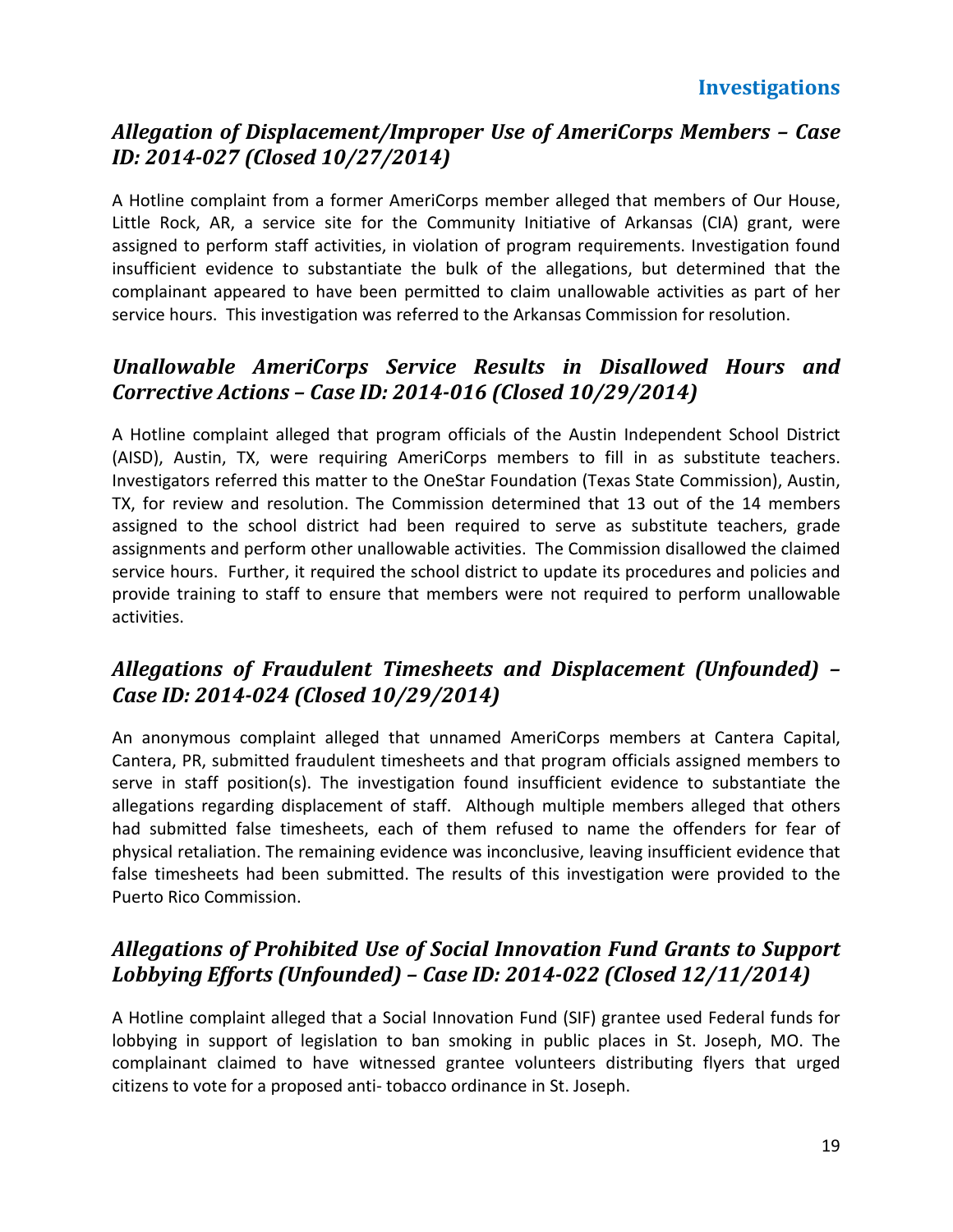#### **Investigations**

OIG investigators determined that the grantee had a robust program of compliance to avoid lobbying and was in fact using the grant funds to promote healthy lifestyles, including education regarding obesity, nutrition and smoking cessation. The lobbying activities were conducted by an independent organization with a similar name. Investigators found no evidence that the grant-funded organization engaged in lobbying activities.

#### *Corporation Declines to Disallow Costs for Incomplete Criminal History Checks – Case ID: 2014-014 (Closed 12/11/2014)*

OIG received a Hotline complaint from a former AmeriCorps member who alleged that an employee of East Bay Community Action Program, Providence, RI, (East Bay), an AmeriCorps grantee, instructed him to alter non-AmeriCorps program documents and students' test scores. While those allegations were not substantiated, investigators discovered that East Bay allowed two AmeriCorps members to begin service without conducting a nationwide check of the National Sex Offender Public Website (NSOPW). Those members served a combined 491 hours in the community, with no assurance that they were not registered sex offenders, thereby posing a potential risk to the program participants and the persons that they served. The Edward M. Kennedy Serve America Act of 2009 expressly requires grantees to conduct a namebased search of the NSOPW.

Even though the checks were demonstrably incomplete when the members began service, the Corporation refused to disallow the associated costs. CNCS later amended its policy to require expressly that a search of the NSOPW must include results from all United States jurisdictions before a member begins AmeriCorps service.

#### *Fraudulent Timesheets Result in Denial of Education Award for AmeriCorps Member – Case ID: 2015-002 (Closed 12/17/2014)*

OIG received a Hotline complaint that a former AmeriCorps member at the Change a Heart Franciscan Volunteer Program (Change a Heart), Pittsburgh, PA, (a sub-grantee of Catholic Volunteer Network, Takoma Park, MD), deliberately overstated the hours to be credited to his AmeriCorps service in order to receive an education award for which he did not qualify. According to the complaint, the former member was a part-time employee for a related organization and improperly counted his employment hours towards his AmeriCorps service.

Investigators discovered that the former member submitted inflated timesheets, and that his actual service hours were insufficient to earn an education award. By happenstance, however, the grantee had neglected to certify the education award. Thus, the taxpayers suffered no financial loss, although the misconduct was not discovered until later.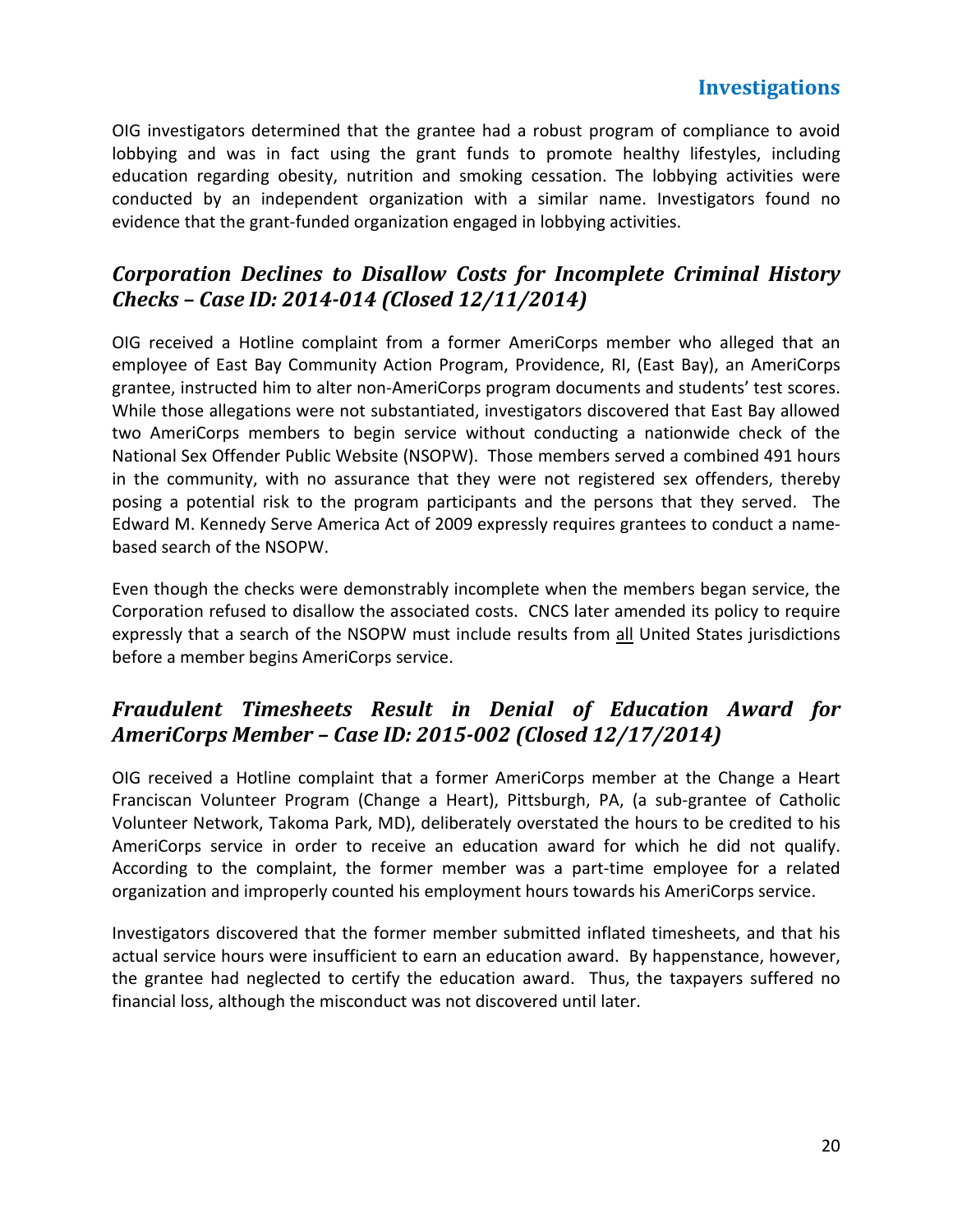#### *Allegation of Misuse of Federal Grant Funds/ Unallowable Service (Unfounded) – Case ID: 2015-004 (Closed 12/29/2014)*

A Hotline complaint alleged that an AmeriCorps Site Director at Notre Dame Mission Volunteers (NDMV) San Francisco, CA, used AmeriCorps funds to pay for lavish dining for himself, his spouse and AmeriCorps members. The complainant also reported that the Director authorized members to claim service hours for unallowable activities and for activities outside their AmeriCorps service.

Because NDMV's grant was for a fixed amount per member, rather than for reimbursement of particular grantee costs, no Federal funds were associated specifically with the meals and other program expenses. NDMV confirmed that the expenses recorded by the Site Director were consistent with its organizational policies and the program's budget.

Further, investigation found that the allegations regarding unallowable activities were inaccurate and based on incomplete information. OIG concluded that the grantee operated within the purview of the AmeriCorps guidelines and found no evidence to substantiate the allegations. The results of the OIG investigation were provided to CNCS management.

#### *Improper Use of Federal Contracting Funds (Unfounded) – Case ID: 2015- 006 (Closed 03/11/2015)*

A Hotline complaint alleged that CNCS National Civilian Community Corps (NCCC) officials violated Federal procurement regulations when they spent \$675,000 to renovate a campus cafeteria at a for-profit university. Our investigation disclosed that the information provided by the complainant was incomplete. The renovations added new kitchen units to be used by groups of NCCC members. The Corporation had determined that installing kitchens and requiring members to prepare their own group meals would promote team work and reduce the overall food costs of the program.

#### *Agency Employee's Lack of Oversight of VISTA Project Resulted in Waste of \$700,000 - Case ID: 2014-021 (Closed 3/12/2015)*

Due to the carelessness of a CNCS State Program Specialist, the Corporation disbursed more than \$700,000 in Federal funds for unallowable and/or otherwise impermissible service activities. OIG found evidence that the employee provided inaccurate guidance that allowed VISTA members to serve in staff position(s). Additionally, the employee approved 13 VISTA Assignment Descriptions (VADs) that impermissibly allowed the sponsor to assign VISTA members to perform direct service. When members complained about these assignments, she made no meaningful effort to resolve their concerns and instead withheld information about the complaints from her supervisors and from the VISTA project site. The employee was allowed to retire prior to imposition of disciplinary action.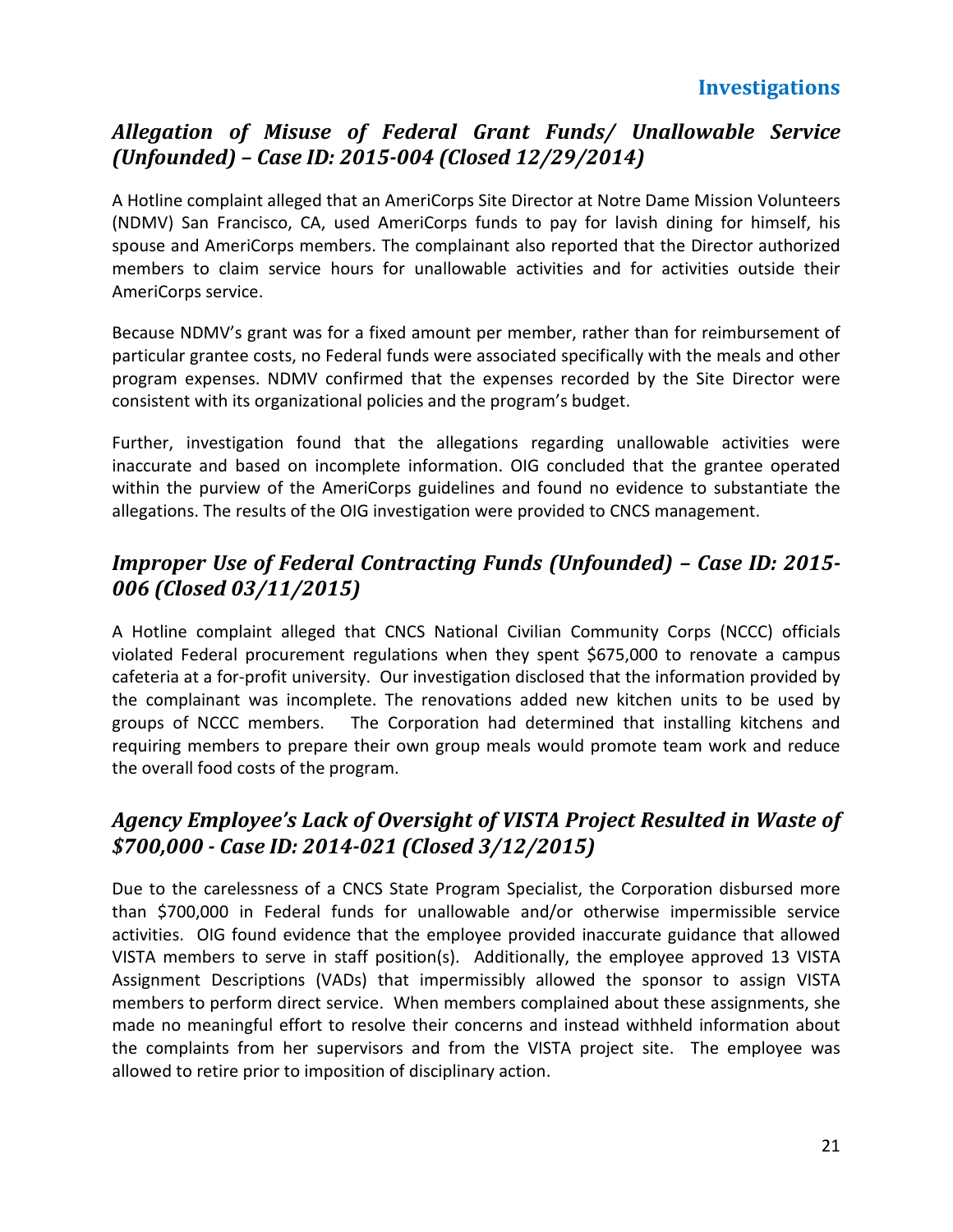#### *Education Award Treasury Checks Stolen, Forged and Negotiated – Case ID 2015-016 (Closed 03/12/2015)*

A CNCS manager notified OIG that unknown person(s) had stolen and negotiated 12 U.S. Government Treasury checks, totaling \$6,692.47, representing education awards paid by the U.S. Treasury and mailed to a Miami Florida College to pay the education expenses of former AmeriCorps members. An additional 55 checks from the same batch had apparently also been stolen; some of them have since been negotiated. This matter was referred to the United States Secret Service, Miami, FL, for investigation.

#### *Executive Director Embezzles Federal Program Funds / Improper Criminal History Checks Result in Disallowed Costs / Former Commission Employee Debarred for Collusion, Conflict of Interest - (Case ID: 2012-012) (Closed 3/20/2015)*

A Hotline complaint alleged that the Executive Director of Luz Community Development Coalition (Luz), Las Vegas, NV, used AmeriCorps program funds to pay for a family vacation trip to Europe. The investigation determined that the executive director used a credit card charged to the AmeriCorps grant to pay \$8,451.08 of these personal expenses.

In the course of investigating these expenditures, investigators also discovered that Luz personnel improperly disbursed \$169,500 in living allowances and certified education awards totaling \$95,804 for individuals who were allowed to serve without the required checks of the National Sex Offender Public Website (NSOPW). Moreover, grantee staff presented investigators with altered NSOPW results to conceal their untimely completion. Luz also paid \$13,500 in living allowances to 10 members after they had left the program.

Further, due to a conflict of interest, an employee of the Nevada Volunteer Commission had falsely declared the program to be "in full compliance," even though he learned during a site visit that the NSOPW checks had not been completed. At the time of the site visit, the Commission employee was in employment discussions with Luz, and he subsequently joined its staff.

CNCS management disallowed \$177,232 in grant costs, representing living allowances and education awards for those members who did not undergo NSOPW checks or where Luz personnel altered the date of the results. Notwithstanding its written policy to disallow costs incurred prior to completion of NSOPW checks, the Corporation did not disallow the costs related to the late-performed checks and did not address the \$13,500 in living allowance overpayment. CNCS debarred the former Executive Director for a period of three years and debarred the former Commission employee for one year. In the interim, Luz had ceased operations.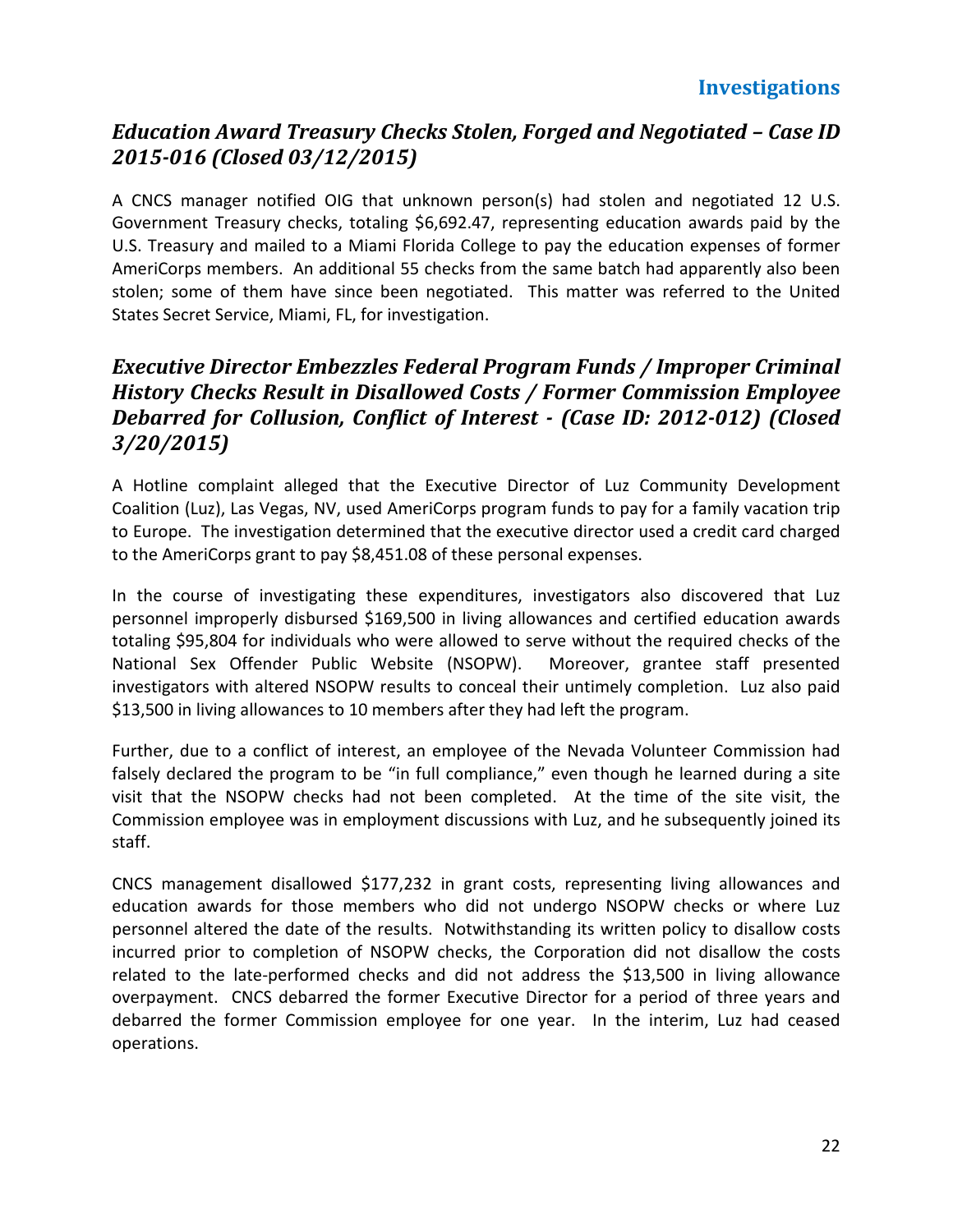| <b>Summary Of Investigative Cases</b>                                                |                |             |                |           |             |  |  |
|--------------------------------------------------------------------------------------|----------------|-------------|----------------|-----------|-------------|--|--|
| <b>Fiscal Year</b>                                                                   | <b>FY 2011</b> | FY 2012     | FY 2013        | FY 2014   | FY 2015     |  |  |
| Investigative actions<br>opened                                                      | 42             | 22          | 43             | 28        | 16          |  |  |
| Investigative actions<br>resolved and closed                                         | 35             | 42          | 36             | 34        | 16          |  |  |
| Average monthly caseload                                                             | 34             | 26          | 23             | 17        | 13          |  |  |
| Investigative matters<br>resolved without opening a<br>separate investigative action | 39             | 51          | 67             | 64        | 31          |  |  |
| Referrals for prosecution                                                            | 8              | 4           | $\overline{7}$ | $\Omega$  | 1           |  |  |
| Investigative recoveries <sup>2</sup>                                                | \$447,854      | \$2,846,203 | \$590,943      | \$429,554 | \$4,297,825 |  |  |
| Cost avoidance <sup>3</sup>                                                          | \$1,666,294    | \$2,321,521 | \$1,078,316    | \$371,048 | \$139,800   |  |  |
| Administrative or<br>management action taken                                         | 14             | 17          | 23             | 18        | 5           |  |  |

<sup>2</sup> Includes money received by the Corporation or other government agencies as a result of OIG investigations, including joint investigations with another OIG, Federal, or State investigative element.

<sup>3</sup> When OIG investigative action identifies a systemic practice that has subsequently been stopped or modified due to some type of OIG investigative interdiction, any clear and unmistakable savings to the Corporation are reported as cost avoidance.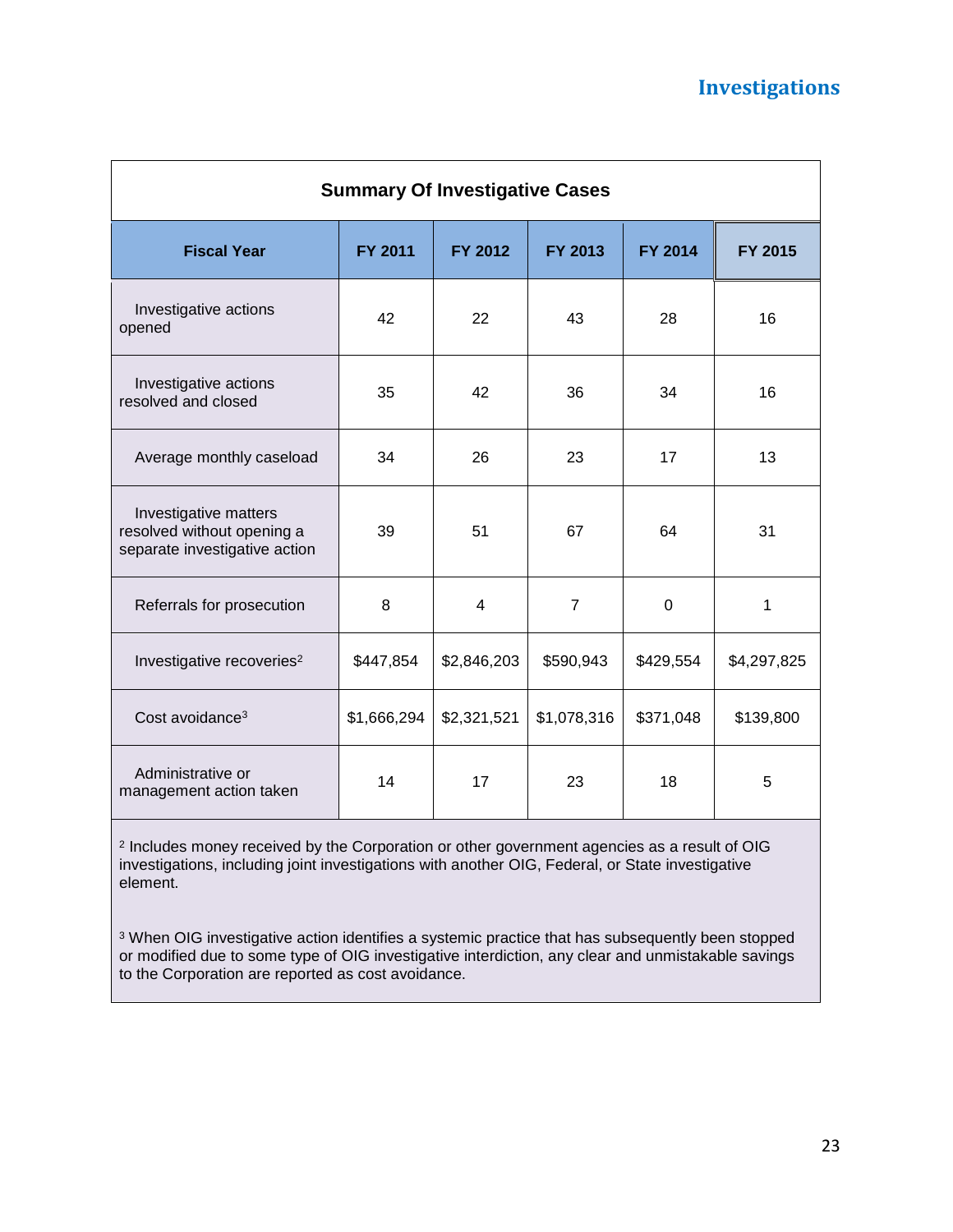

## <span id="page-24-0"></span>*Peer Reviews*

Offices of Inspector General undergo periodic peer reviews to ensure that their operations meet the professional standards of the IG community. The results of a peer review must be included in the Semiannual Report of the reviewed office, which must also identify any recommendations that have not been fully implemented. The OIG that conducts a peer review must likewise identify the outstanding and unimplemented recommendations pertaining to the office that it reviewed. The specific statutory requirements for this reporting are contained in Section 989C of Public Law 111-203, which amended Section 5 of the Inspector General Act of 1978.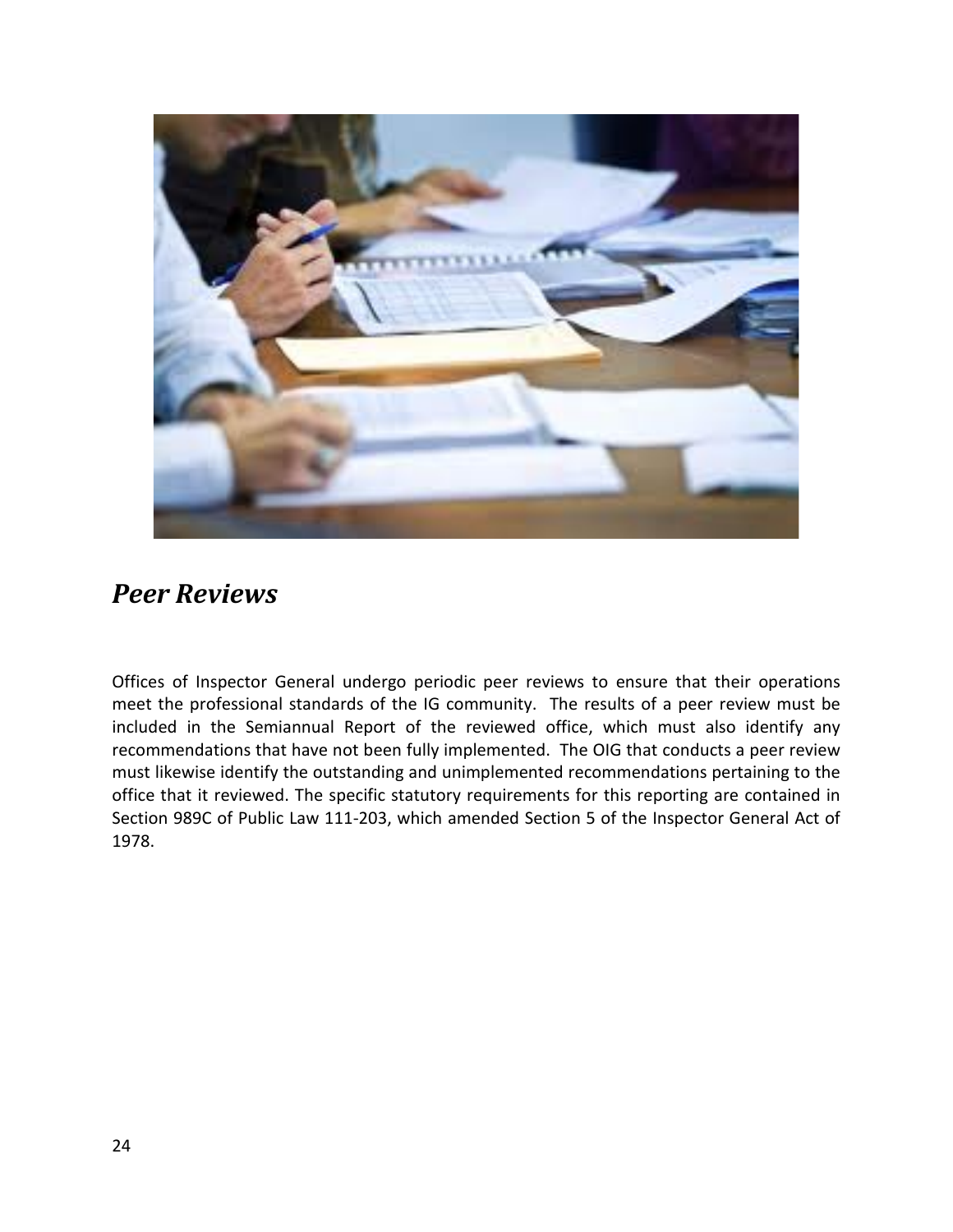#### *Investigations Peer Review Results*

During this reporting period, the Investigations Section underwent a Quality Assessment Review conducted by the Peace Corps Office of Inspector General. That peer review determined that the system of internal safeguards and management procedures for the investigative functions of the Corporation for National and Community Service OIG are in compliance with the quality standards established by Council of Inspectors General for Integrity and Efficiency and the applicable Attorney General guidelines. These safeguards and procedures provide reasonable assurance that the Corporation for National and Community Service OIG conforms to professional standards in the planning, execution and reporting of its investigations.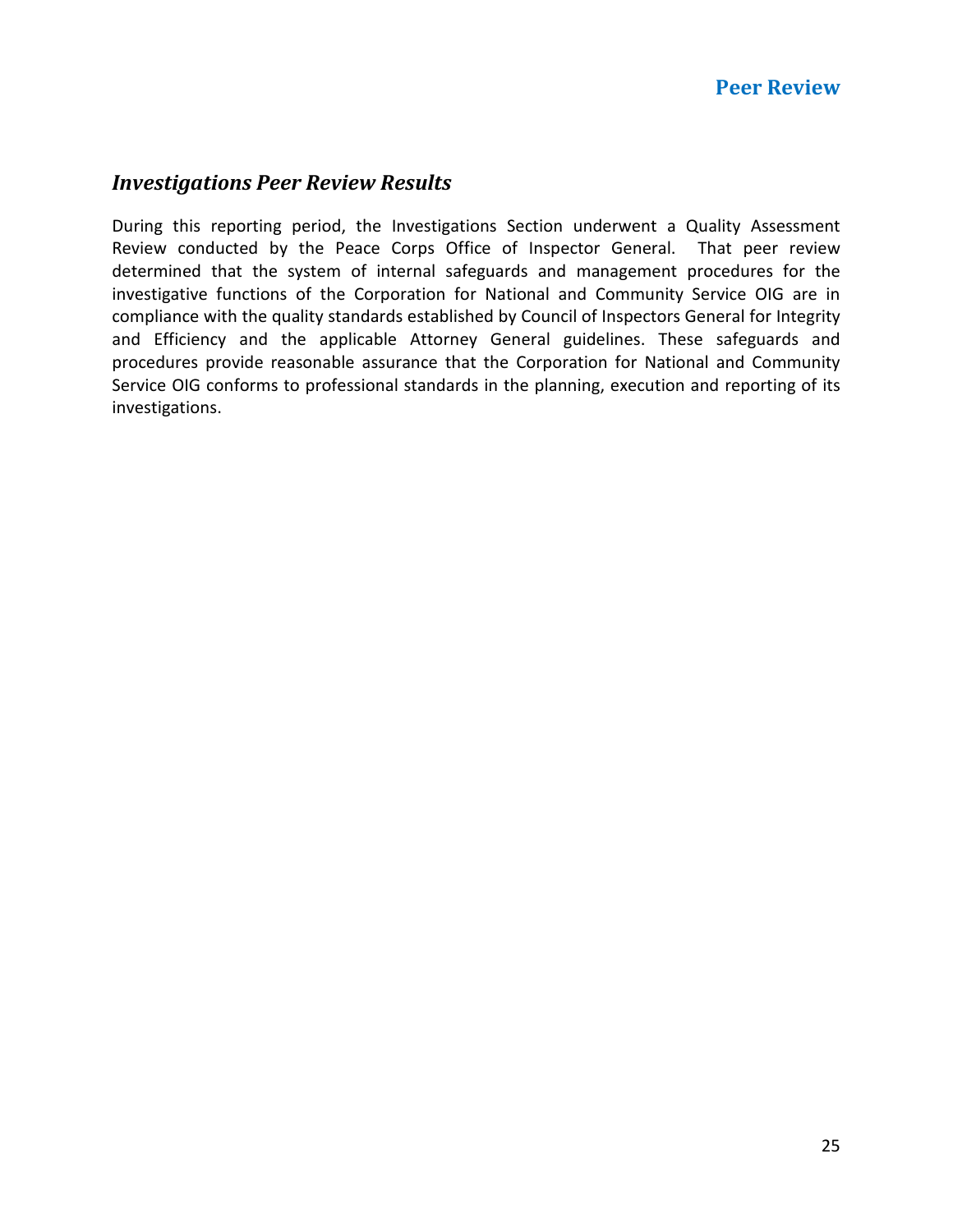

## <span id="page-26-0"></span>*Review of Legislation and Regulations*

Section 4(a) of the Inspector General Act directs each agency's Office of Inspector General to review and make recommendations about existing and proposed legislation and regulations relating to the agency's programs and operations. The Office of Inspector General reviews legislation and regulations to determine their impact on the economy and efficiency of the Corporation's administration of its programs and operations. It also reviews and makes recommendations on the impact that legislation and regulations may have on efforts to prevent and detect fraud and abuse in Corporation programs and operations. The Office of Inspector General draws on its experience in audits and investigations as the basis for its recommendations.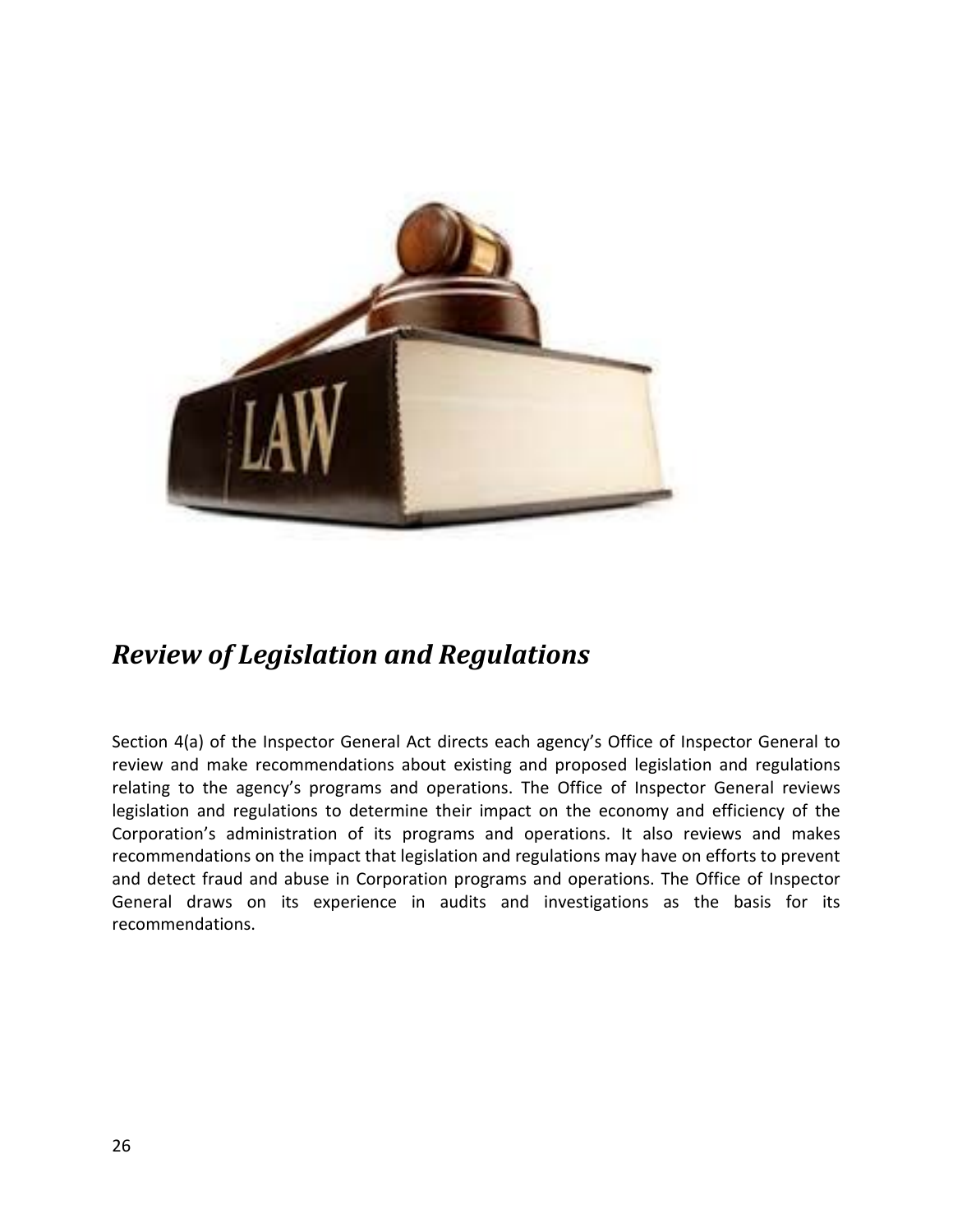#### **Legislation and Regulations**

#### *Corporation Policy Council*

OIG continued its active participation in the Corporation's Policy Council, which is charged with developing and amending internal policies covering all operations. Based on our audit and investigations experience and familiarity with the Corporation's operations and internal controls, OIG suggested revisions to proposed Corporation policies to strengthen the internal controls and to ensure that Federal funding is appropriately spent.

#### *Criminal History Checks*

The Edward M. Kennedy Serve America Act of 2009 requires Corporation grantees to check the criminal histories of prospective employees and national service members to ensure that they are not registered sex offenders or murderers. Following recurring findings of noncompliance, the Corporation undertook a comprehensive effort to assess and report the extent of the problem and to bring all grantees into compliance with this important public safety requirement. Over the past six months, the Corporation has developed a new policy to enforce these requirements, which it considers to be robust. The content of the policy and the substantial remaining issues are discussed in detail in the Audit Section of this Semiannual Report, under the heading *[Corporation Develops New Criminal History Check Policy.](#page-12-1)*

#### *Reporting Fraud and Other Misconduct*

The Corporation's policy on notifying OIG of fraud and other serious misconduct has been under review for over a year. As of March 31, 2015, the OIG and the Corporation were working closely together to finalize the new policy, including appropriate guidance for employees regarding their obligation to cooperate with OIG inquiries. The policy was finalized, adopted and circulated shortly after the close of this reporting period.

To facilitate cooperation, demystify the investigation process and inform staff about their rights and obligations, the AmeriCorps State and National Program and OIG are jointly conducting an educational session for program staff. We have invited a representative of the union to participate. If the session is helpful, we will repeat it for the staff of other Corporation programs.

#### *Other Policies*

OIG participated in the review of the following policies, which were finalized during this reporting period: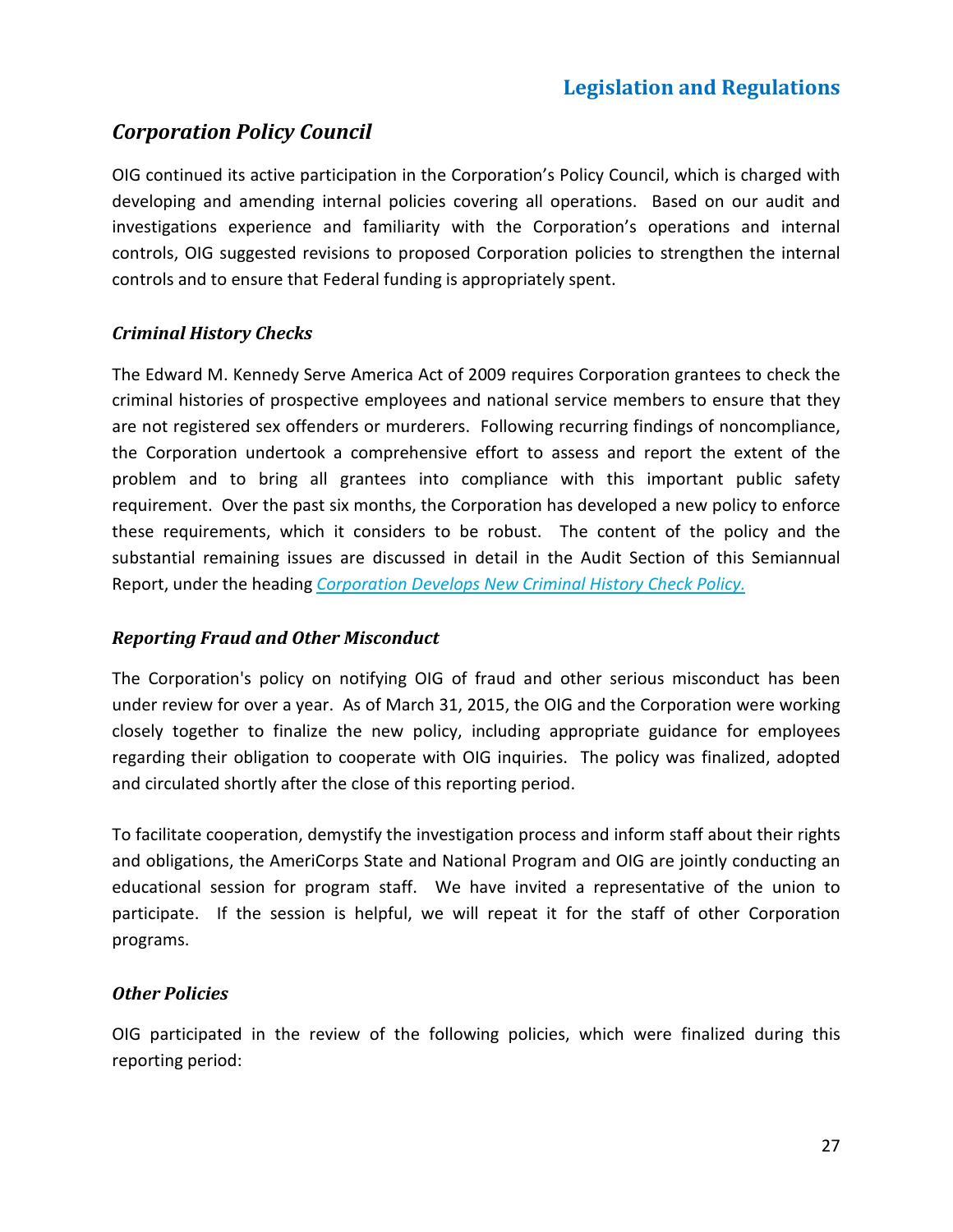## **Legislation and Regulations**

- Structured Systems Development Life-Cycle Methodology
- Debt Collection
- Records Management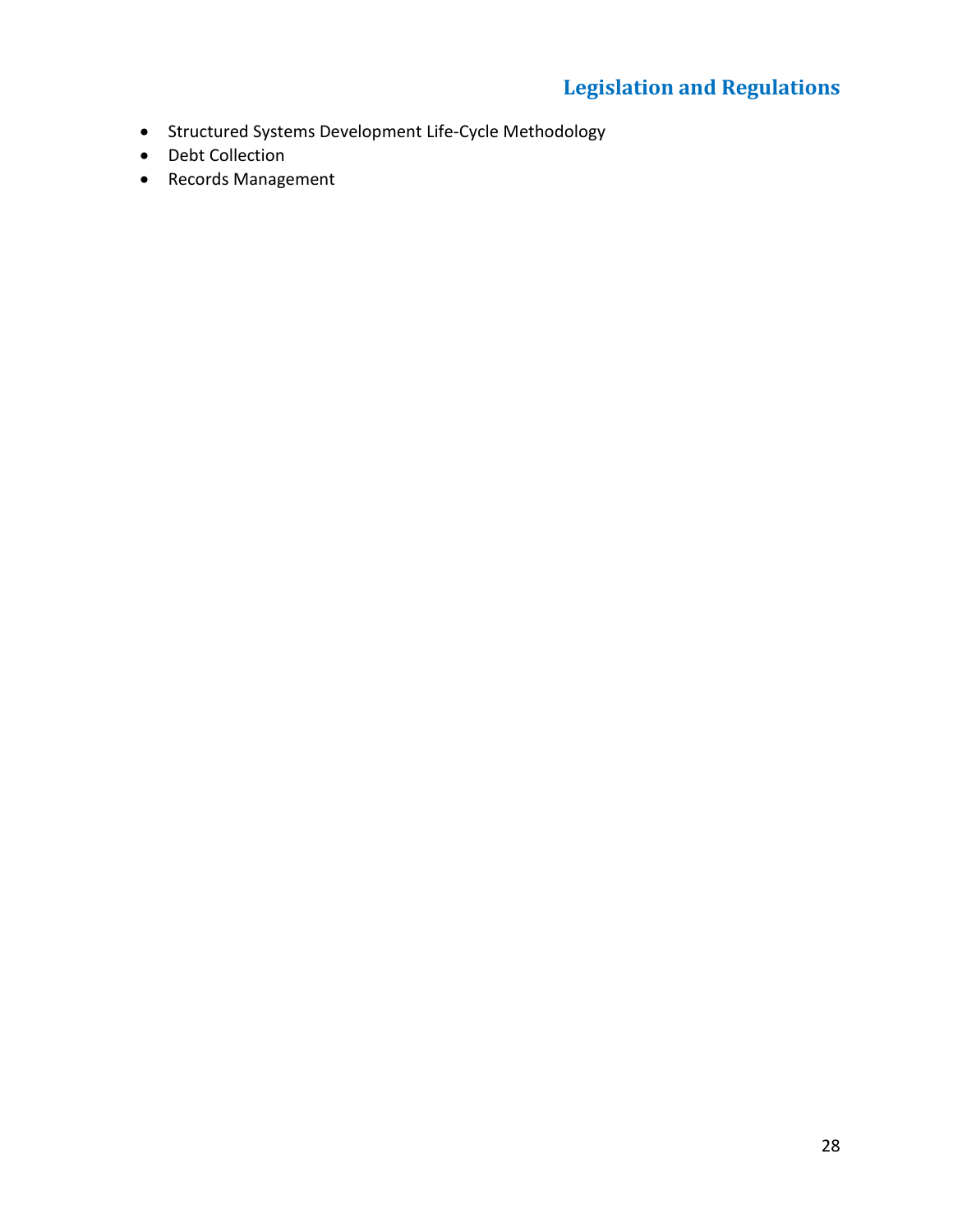

## <span id="page-29-0"></span>*Statistical and Summary Tables*

The statistical and summary tables in this section are submitted in compliance with the requirements enumerated in the Inspector General Act.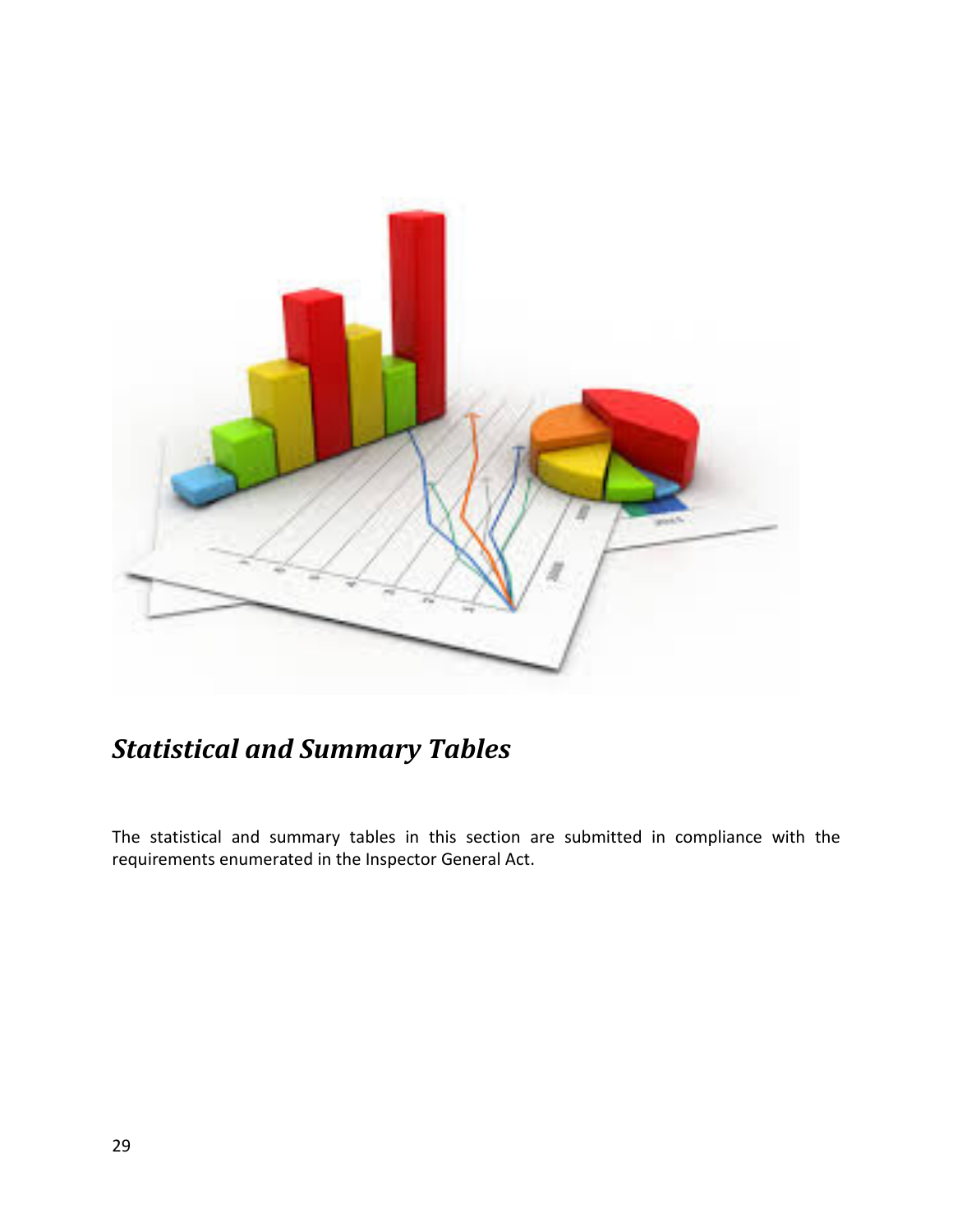## <span id="page-30-0"></span>*I. Reports with Questioned Costs*

|    |                                                                                                             |                  | <b>Federal Costs</b>   |                    |
|----|-------------------------------------------------------------------------------------------------------------|------------------|------------------------|--------------------|
|    | <b>Report Category</b>                                                                                      | <b>Number</b>    | <b>Questioned</b>      | <b>Unsupported</b> |
|    |                                                                                                             |                  | (Dollars in thousands) |                    |
| А. | Reports for which no management decision had<br>been made by the commencement of the<br>reporting period    | 9                | \$5,757                | \$3,025            |
| В. | Reports issued during the reporting period                                                                  | $\underline{0}$  | $\underline{0}$        | $\underline{0}$    |
| C. | Total Reports $(A + B)$                                                                                     | 9                | \$5,757                | \$3,025            |
| D. | Reports for which a management decision was<br>made during the reporting period                             | 3                | \$1,114                | \$501              |
|    | I. Value of disallowed costs                                                                                |                  | \$540                  | \$450              |
|    | II. Value of costs not disallowed                                                                           |                  | \$574                  | \$51               |
| E. | Reports for which no management decision had<br>been made by the end of the reporting period (C<br>minus D) | $6 \overline{6}$ | \$4,643                | \$2,523            |
| F. | Reports with questioned costs for which no<br>management decision was made within six<br>months of issuance | 6                | \$4,643                | \$2,523            |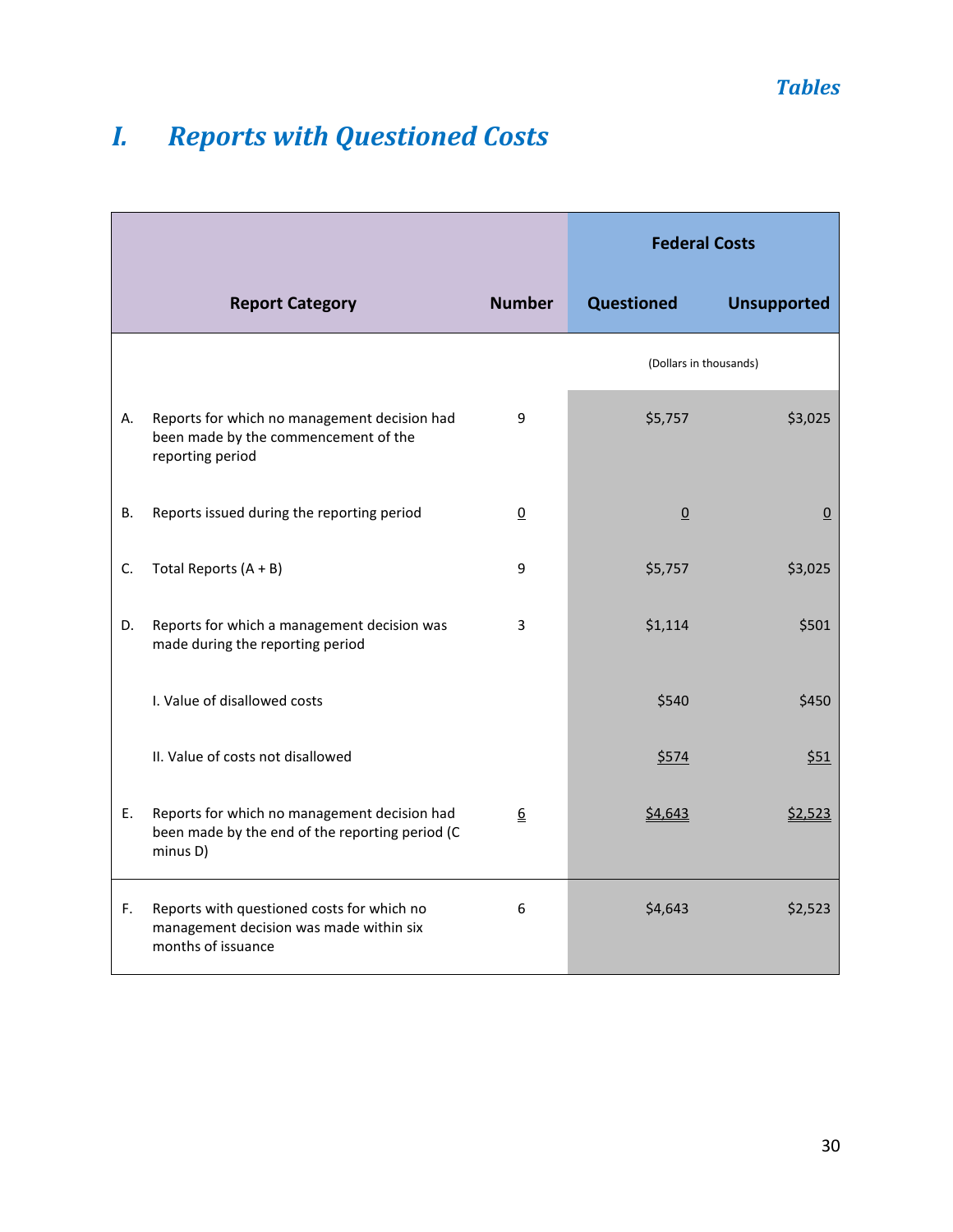## <span id="page-31-0"></span>*II. Reports with Recommendations That Funds Be Put To Better Use*

|    | <b>Report Category</b>                                                                                   | <b>Number</b>  | <b>Dollar Value (In</b><br>thousands) |
|----|----------------------------------------------------------------------------------------------------------|----------------|---------------------------------------|
| Α. | Reports for which no management decision had been<br>made by the commencement of the reporting period    | 5              | \$3,460                               |
| Β. | Reports issued during the reporting period                                                               | 0              | \$0                                   |
| C. | Total Reports $(A + B)$                                                                                  | 5              | 3,460                                 |
| D. | Reports for which a management decision was made<br>during the reporting period                          | $\overline{2}$ | \$2,942                               |
|    | Value of recommendations agreed to by<br>i.<br>management                                                |                | \$2,783                               |
|    | ii.<br>Value of recommendations not agreed to<br>by management                                           |                | \$159                                 |
| Ε. | Reports for which no management decision had been<br>made by the end of the reporting period (C minus D) | 3              | \$518                                 |
| F. | Reports for which no management decision was made<br>within six months of issuance                       | 3              | \$518                                 |
|    |                                                                                                          |                |                                       |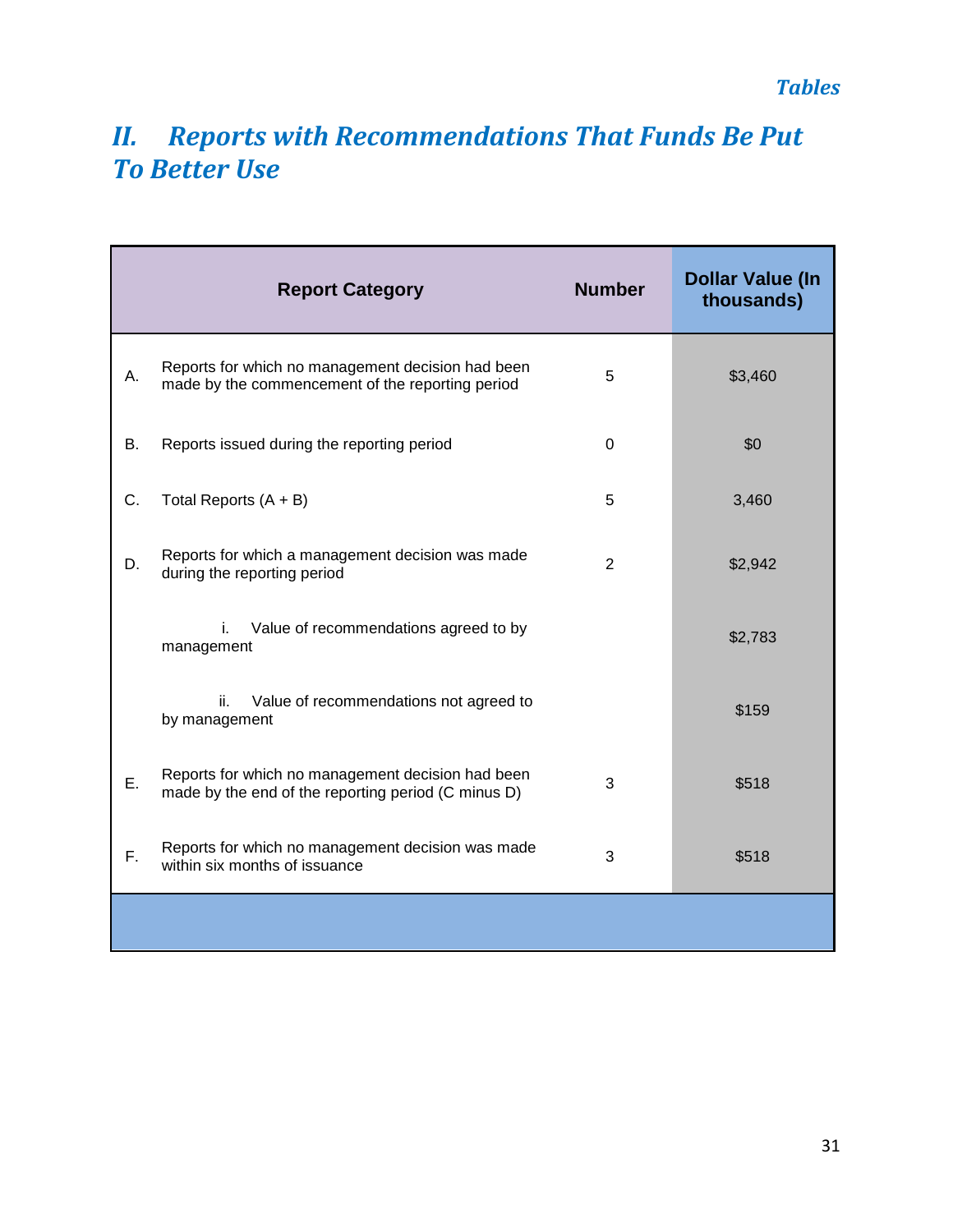## <span id="page-32-0"></span>*III. Summary of Audits with Overdue Management Decisions*

| <b>Report</b><br><b>Number</b> | <b>Title</b>                                                                                                                          | <b>Federal</b><br><b>Dollars</b><br><b>Questio</b> | <b>Mgmt. Decision</b><br><b>Due</b> | <b>Status at End of Reporting</b><br><b>Period</b>                                            |
|--------------------------------|---------------------------------------------------------------------------------------------------------------------------------------|----------------------------------------------------|-------------------------------------|-----------------------------------------------------------------------------------------------|
|                                |                                                                                                                                       | (Dollars in thousands)                             |                                     |                                                                                               |
| 12-04                          | <b>Audit of Earned Education Awards</b><br>Resulting from Compelling Personal<br>Circumstances                                        | \$0                                                | 5/9/2012                            | The Corporation issued a Draft<br>Management Decision for this<br>report on March 31, 2015.   |
| $12 - 13$                      | Agreed-Upon Procedures for<br>Corporation for National and<br><b>Community Service Grants Awarded</b><br>to the Oregon Volunteers     | \$392                                              | 2/15/2013                           | The OIG responded to the Draft<br>Management Decision for this<br>report on February 9, 2015. |
| $12 - 16$                      | Agreed-Upon Procedures for<br>Corporation for National and<br><b>Community Service Grants Awarded</b><br>to the New Jersey Commission | \$1,895                                            | 3/27/2013                           | The Corporation issued a Draft<br>Management Decision for this<br>report on March 27, 2015.   |
| 14-05                          | Audit of Corporation for National<br>and Community Service Grants<br>Awarded to Family Services of<br><b>Central Massachusetts</b>    | \$1,738                                            | 12/11/14                            | The Corporation issued a Draft<br>Management Decision for this<br>report on March 13, 2015.   |
| 14-06                          | Audit of Corporation for National<br>and Community Service Grants<br>Awarded to Penquis Community<br><b>Action Program</b>            | \$394                                              | 8/4/2014                            | The Corporation has not issued a<br>Draft Management Decision for<br>this report.             |
| 14-08                          | Agreed-Upon Procedures for<br>Corporation for National and<br><b>Community Service Grants Awarded</b><br>to the Nevada Volunteers     | \$142                                              | 11/24/2014                          | The Corporation issued a Draft<br>Management Decision for this<br>report on March 13, 2015.   |
| 14-09                          | Audit of Blanket Purchase<br>Agreements for Professional<br>Services                                                                  | \$81                                               | 12/22/2014                          | The Corporation issued a Draft<br>Management Decision for this<br>report on October 1, 2014.  |
|                                | <b>Total</b>                                                                                                                          | \$4,642                                            |                                     |                                                                                               |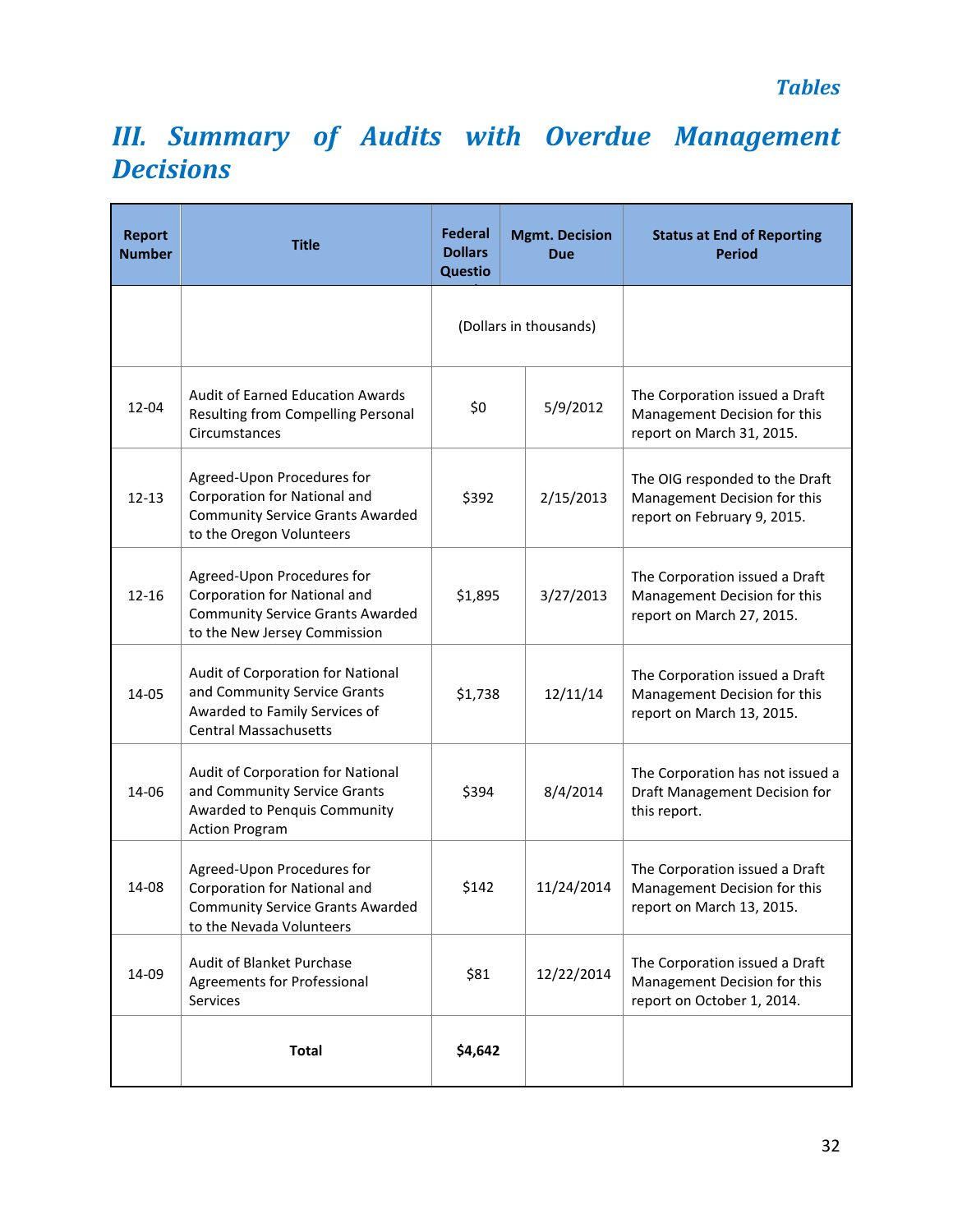## <span id="page-33-0"></span>*IV. Reports Described in Prior Semiannual Reports without Final Action*

| <b>Report</b><br><b>Number</b>                                                                                                                                                                                                                      | <b>Title</b>                                                                                                             | <b>Date Issued</b> | <b>Final Action</b><br>Due* |  |  |
|-----------------------------------------------------------------------------------------------------------------------------------------------------------------------------------------------------------------------------------------------------|--------------------------------------------------------------------------------------------------------------------------|--------------------|-----------------------------|--|--|
| 12-04                                                                                                                                                                                                                                               | Audit of Earned Education Awards Resulting<br>from Compelling Personal Circumstances                                     | 11/9/2011          | 11/9/2012                   |  |  |
| $12 - 13$                                                                                                                                                                                                                                           | Agreed-Upon Procedures for Corporation for<br>National and Community Service Grants<br>Awarded to Oregon Volunteers      | 8/15/2012          | 12/15/2013                  |  |  |
| $12 - 16$                                                                                                                                                                                                                                           | Agreed-Upon Procedures for Corporation<br>Grants Awarded to New Jersey Commission<br>on National and Community Service   | 9/27/2012          | 1/15/2014                   |  |  |
| 14-04                                                                                                                                                                                                                                               | Agreed-Upon Procedures for Corporation<br><b>Grants Awarded to Arkansas Service</b><br>Commission                        | 11/14/2013         | 11/14/2014                  |  |  |
| 14-05                                                                                                                                                                                                                                               | Audit of Corporation for National and<br>Community Service Grants Awarded to Family<br>Services of Central Massachusetts | 12/11/2013         | 12/11/2014                  |  |  |
| 14-06                                                                                                                                                                                                                                               | Audit of Corporation for National and<br>Community Service Grants Awarded to<br>Penquis Community Action Program         | 2/4/2014           | 2/4/2015                    |  |  |
| *Under section 6009 of the Federal Acquisition Streamlining Act of 1994, as amended, a final<br>management decision must be made within six months of the issuance of the final report and<br>corrective actions must be completed within one year. |                                                                                                                          |                    |                             |  |  |